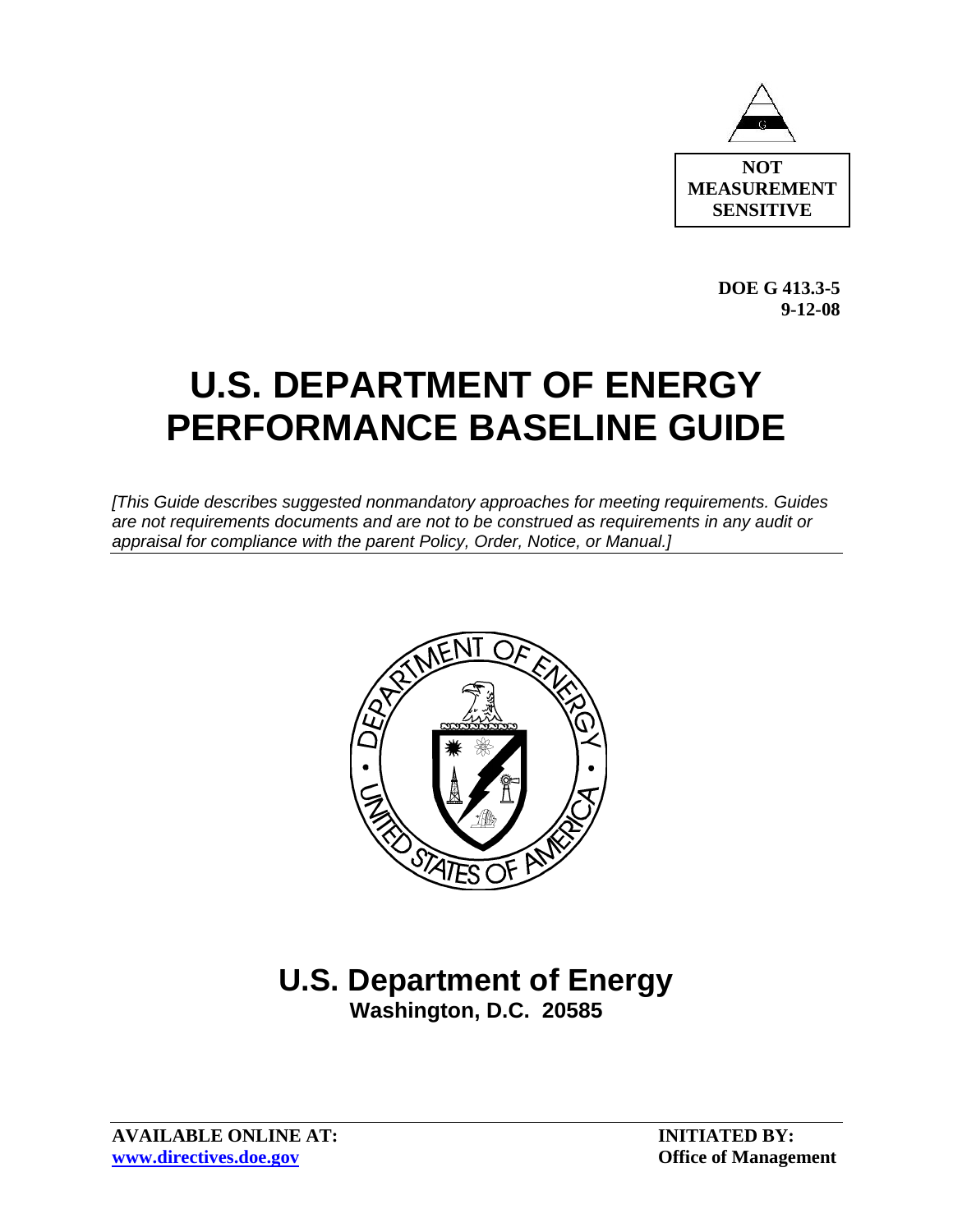#### **FOREWORD**

This Department of Energy (DOE) Guide is for use by all Departmental elements and suggests approaches for implementing Performance Baseline development requirements of DOE O 413.3A, *Program and Project Management for the Acquisition of Capital Assets*, dated 7-28-06. DOE Guides, which are part of the Department of Energy Directives System, provide nonmandatory information for fulfilling requirements contained in rules, regulatory standards, and DOE directives. Guides are not requirements documents and are not to be construed as requirements in any audit or appraisal for compliance with the parent Policy, Order, Notice, or Manual.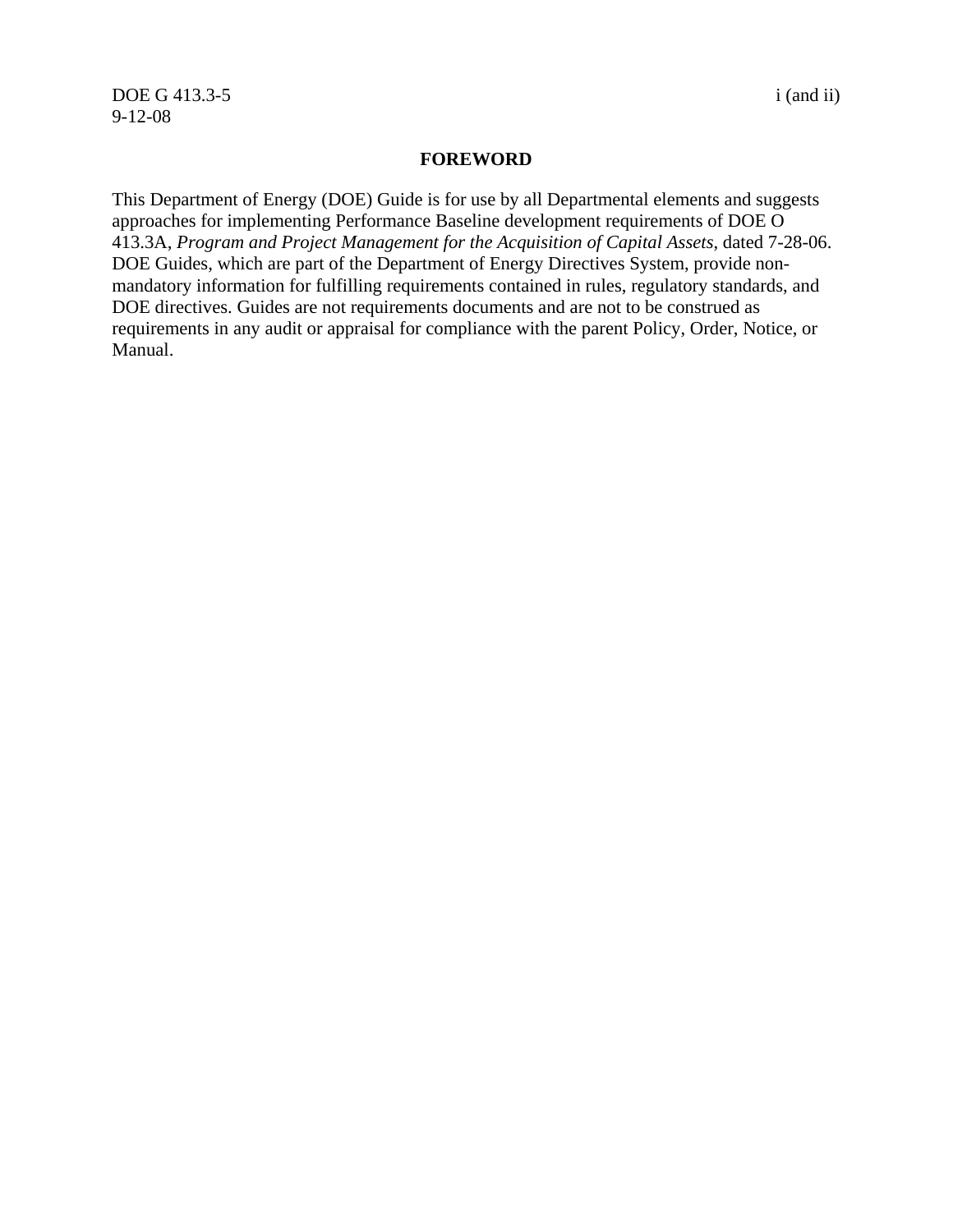DOE G 413.3-5 iii (and iv) 9-12-08

This guide identifies key Performance Baseline elements, development processes, and practices; describes the context in which DOE Performance Baseline development occurs; and suggests ways of addressing the critical elements in Performance Baseline development.

#### **SCOPE**

The scope of this Guide includes the overall process for development of Performance Baselines; describing key elements of Performance Baselines in context of the DOE project management system; defining key deliverables associated with Performance Baselines; and providing useful guidance for achieving the desired outcomes for Performance Baseline approval at Critical Decision (CD) 2.

#### **POINT OF CONTACT**

Kin Chao Office of Science, Office of Project Assessment (kin.chao@science.doe.gov; 301-903-4116)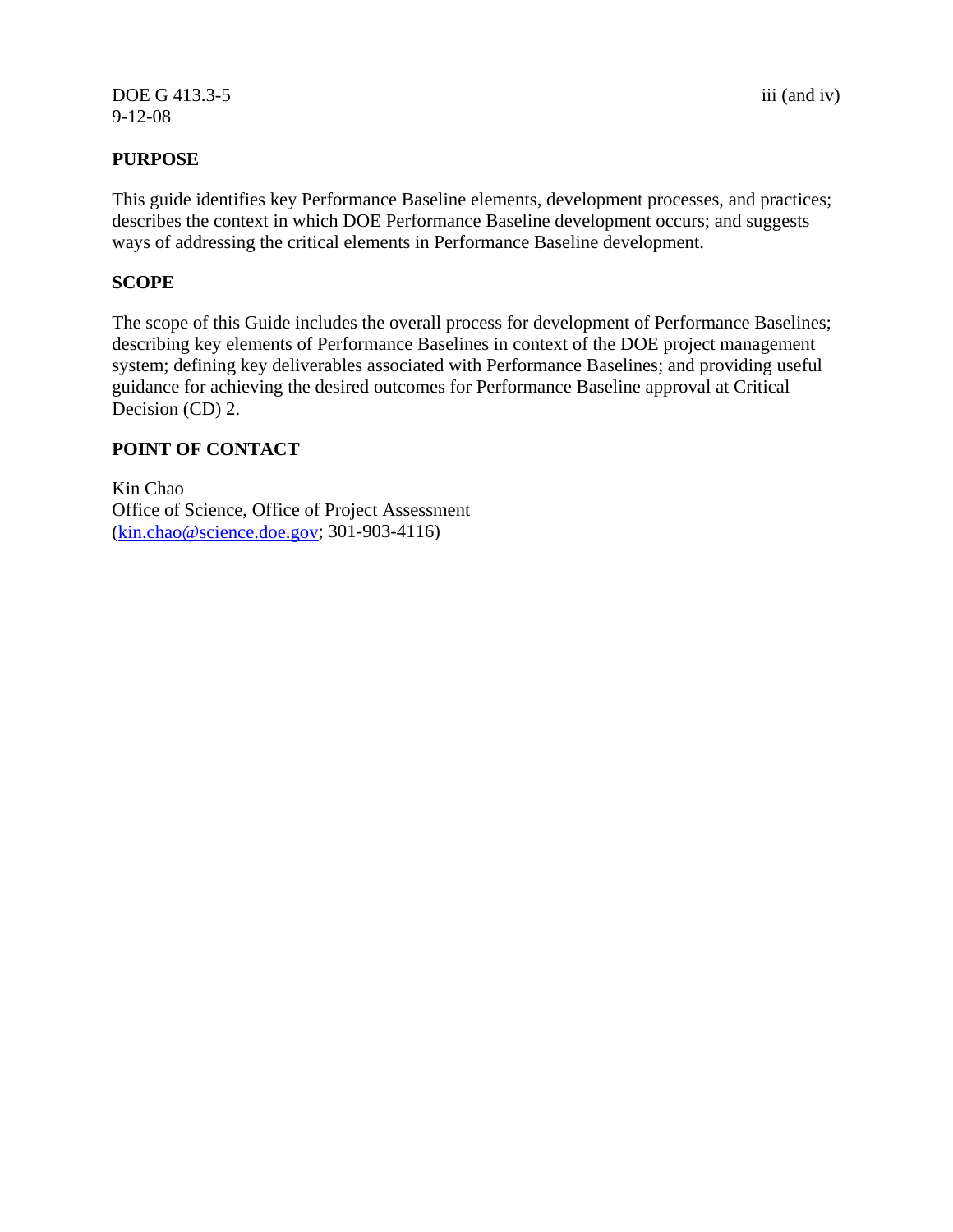# **TABLE OF CONTENTS**

| 1.0 |                                                                  |  |  |
|-----|------------------------------------------------------------------|--|--|
| 2.0 |                                                                  |  |  |
| 3.0 | Development and Management as Key Activities in Project Phases 3 |  |  |
| 4.0 |                                                                  |  |  |
| 5.0 |                                                                  |  |  |
| 6.0 |                                                                  |  |  |
| 7.0 |                                                                  |  |  |
| 8.0 |                                                                  |  |  |
|     |                                                                  |  |  |
|     |                                                                  |  |  |
|     |                                                                  |  |  |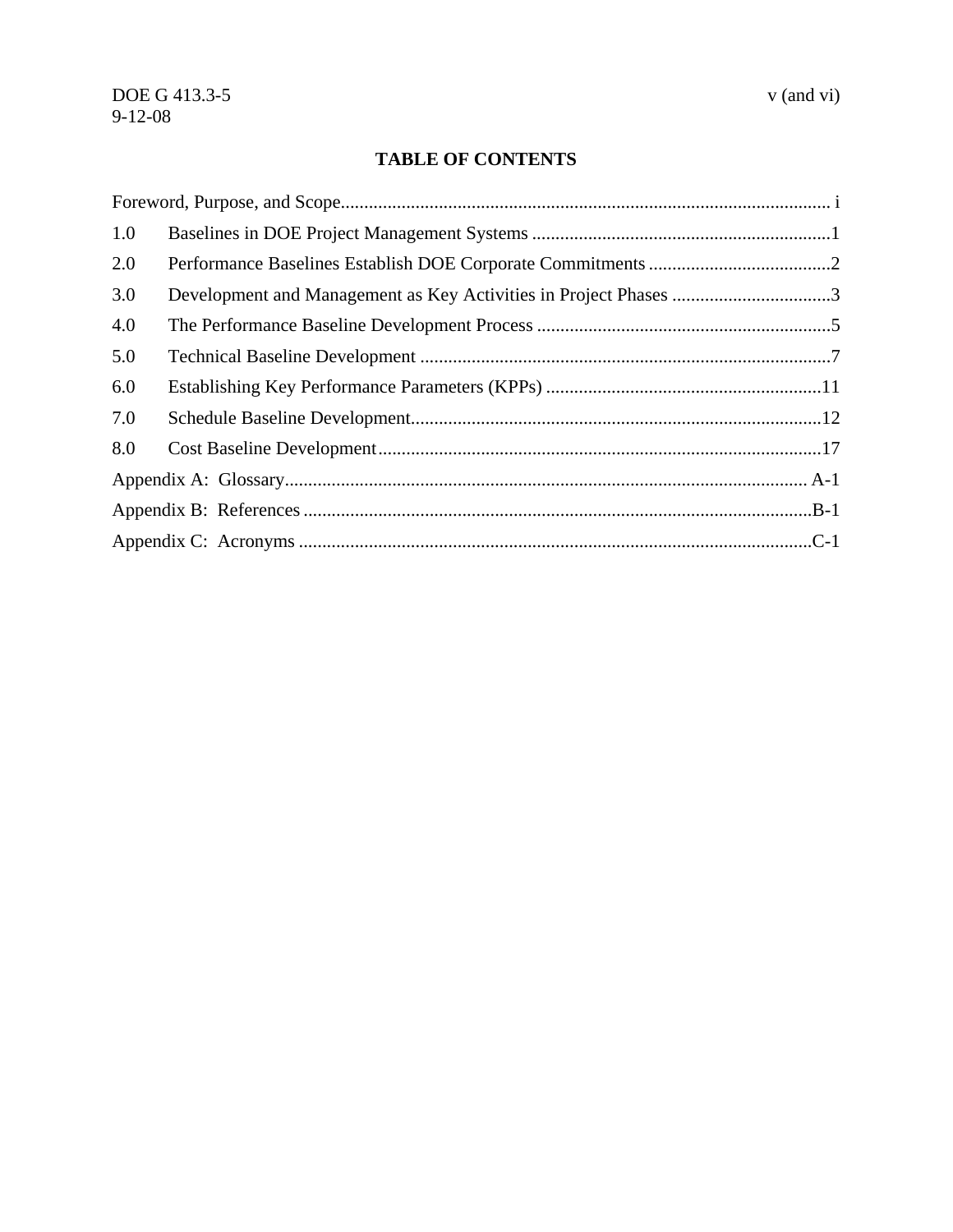## **1.0 BASELINES IN DOE PROJECT MANAGEMENT SYSTEMS**

Baselining is a central feature of the DOE project management system and reflects the adaptation of diverse management philosophies and practices borrowed from industry and other Federal agencies (notably DoD).

Principal drivers of Performance Baselines are the changing nature of project management philosophies (e.g., degree of Federal oversight/involvement); reliance on performance-based acquisition policies; and incorporation of new baselining concepts brought to DOE project management support organizations by managers and staff with experience or knowledge of baselining practices in other Federal agencies.

DOE O 413.3A promotes well-defined and managed project Performance Baselines as one of its key principles.

The term Performance Baseline applies to defining project objectives; formalizing corporate DOE commitments via CD-2 approval; establishing a project's readiness for obtaining commitment and funding from the Office of Management and Budget (OMB) and Congress; establishing change control authorities; and communicating project progress to a wide range of stakeholders.

# **1.1. Characteristics of Performance Baseline at CD-2**

Regardless of type or sources of funding, a Performance Baseline needs to be developed for each individual project. The project Performance Baseline documents the high-level, summary statement of the project's key technical, schedule, cost, and performance parameters.

For example, the Performance Baseline for the Spallation Neutron Source (mission need approved in August 1996) was to:

*Complete an accelerator-based neutron scattering facility providing greater than or equal to 1 megawatt proton beam power on target; by the end of June 2006; at a Total Project Cost of \$1,411.7M.* 

The Federal Project Director (FPD), along with the Integrated Project Team (IPT), and associated engineering, design, safety, and management professionals develop the Performance Baseline using an extensive and diverse collection of project planning processes and tools, requirements and assumption documents, resource loaded schedules, and detailed cost estimates to build reasonable and defensible plans to achieve project goals.

The objective is to provide the Acquisition Executive, for approval at CD-2, a complete, accurate baseline that can reasonably and confidently be achieved.

The remaining sections of this guide describe the significance of Performance Baselines as a DOE corporate commitment and place development activities in context of the overall project lifecycle. Table 1.1 outlines the processes and products that can be used to develop the technical, cost, and schedule information needed to achieve the desired outcomes at CD-2.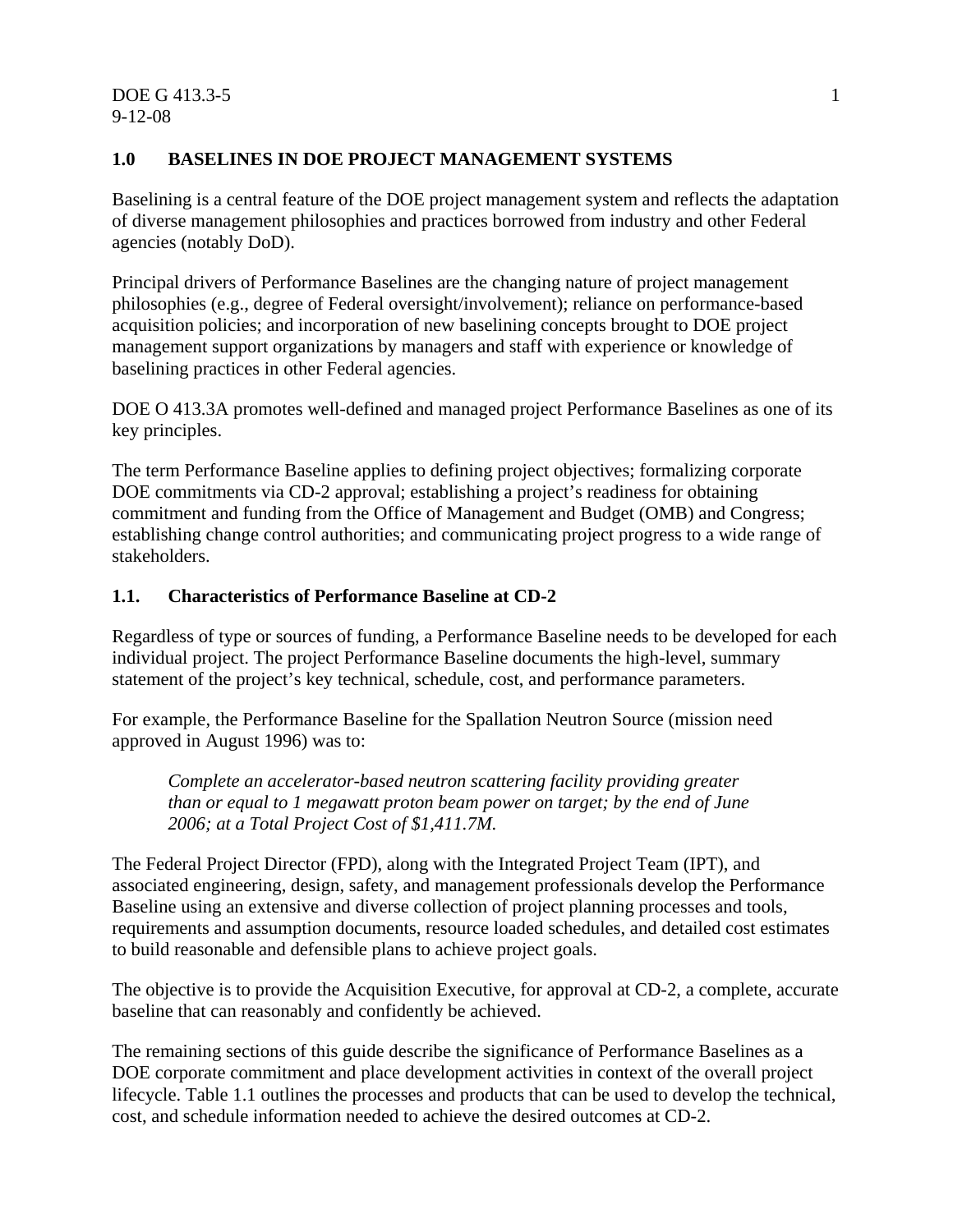| <b>Performance</b><br><b>Baseline Element</b> | <b>Baseline Characteristics at CD-2</b>                                                                                                                                                                                                                                                                                                   |
|-----------------------------------------------|-------------------------------------------------------------------------------------------------------------------------------------------------------------------------------------------------------------------------------------------------------------------------------------------------------------------------------------------|
| Scope                                         | Work breakdown structure (WBS) encompasses all project scope defined to levels<br>sufficient to support detailed cost and schedule estimates under formal change control<br>and configuration management.                                                                                                                                 |
| Design                                        | Approximately 25-30 percent <sup>1</sup> of the total project design complete (with a clear<br>understanding of actions needed to complete final design).                                                                                                                                                                                 |
| Key Performance<br>Parameters (KPP)           | Primary KPP defined, understood, and agreed to by the Acquisition Executive,<br>program sponsor, FPD, and prime contractor organization.                                                                                                                                                                                                  |
| Cost                                          | Total Project Cost (TPC) established with 80-90 percent confidence of achieving cost<br>baseline.                                                                                                                                                                                                                                         |
| Schedule                                      | Project completion date established with 80-90 percent confidence of achieving<br>baseline completion date.                                                                                                                                                                                                                               |
| Documentation                                 | All baseline documentations should be complete, approved by an appropriate authority,<br>and effectively organized to enable traceability of supporting plans, assumptions, and<br>analyses from the lowest to the highest level, and summary statement of the<br>Performance Baseline should be contained in the Project Execution Plan. |

**Table 1.1. Characteristics of a Performance Baseline at CD-2**

#### **2.0 PERFORMANCE BASELINES ESTABLISH DOE CORPORATE COMMITMENTS**

Performance Baseline approval establishes the organization's corporate commitments (based on the funding profile established at baseline) and defines cost, schedule, performance, and scope commitments for successfully delivering projects.

Table 2.1 identifies key DOE project stakeholders for whom the Performance Baseline serves as a corporate commitment.

| Table 2.1. Rev DOE IT0RCt Stakeholders                     |                                                                                                                                                      |  |  |  |
|------------------------------------------------------------|------------------------------------------------------------------------------------------------------------------------------------------------------|--|--|--|
| <b>Key Stakeholders</b>                                    | <b>Nature of Performance Baseline Commitment</b>                                                                                                     |  |  |  |
| Congress                                                   | The Performance Baseline is a commitment to deliver on time and within<br>budget and a justified investment of limited taxpayer dollars.             |  |  |  |
| <b>OMB</b>                                                 | The Performance Baseline is a result of realistic priorities; well<br>coordinated lifecycle plans and budgets; and provides measureable<br>benefits. |  |  |  |
| Secretarial Acquisition<br>Executive/Acquisition Executive | Project performance, scope, schedule, and cost are well defined,<br>reasonable, and achievable.                                                      |  |  |  |
| DOE Program                                                | Mission need will be satisfied.                                                                                                                      |  |  |  |
| Regulators and/or User<br>Community                        | End state achieved will be reflective of user needs and inputs.                                                                                      |  |  |  |

**Table 2.1. Key DOE Project Stakeholders** 

 $\overline{a}$ 

<sup>&</sup>lt;sup>1</sup> This range is typical for many DOE project types, but values can vary on individual projects. Some projects may develop an adequate design with a lower percentage of the overall design while other projects may require a much higher percentage.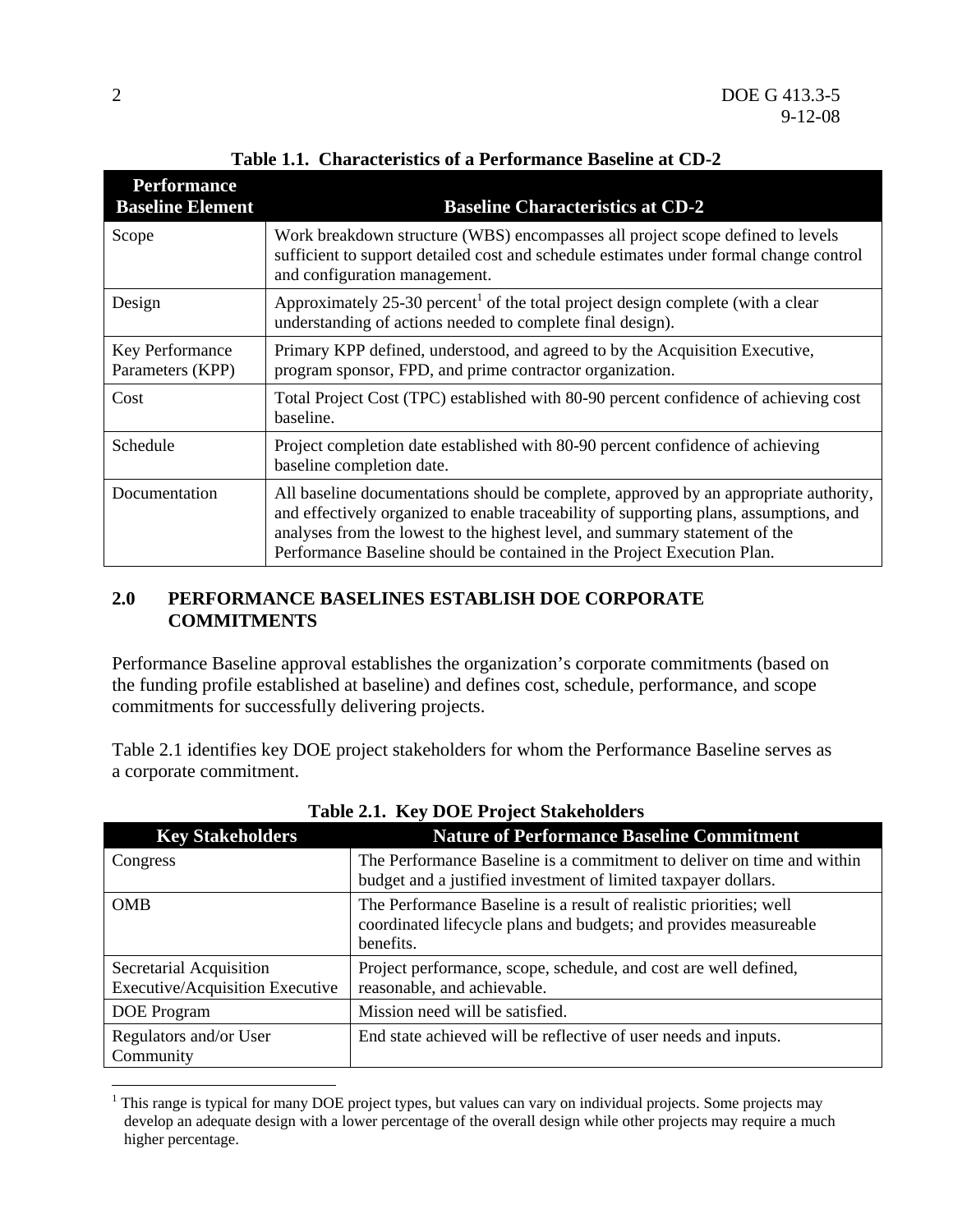$DOE G 413.3-5$  3 9-12-08

Baselining processes incorporate elements that are fundamental to project planning and execution in any organizational setting. However, the extent to which Performance Baselines represent commitments to such a large number of stakeholders is unique to DOE.

These commitments are published in highly visible project documents and systems, such as, the Project Execution Plan, OMB 300s, Project Data Sheets, and the Project Assessment and Reporting System (PARS).

Challenges in defining and delivering on commitments are unique and influenced by the nature of DOE's missions, organization, and workforce.

Some unique features of developing Performance Baselines include:

- Effective coordination and integration of top-down and bottom-up planning, decision making, and documentation among diverse DOE organizations represented in IPTs (Headquarters programs, site offices, and contractors).
- Routine monitoring and reporting on all aspects of project performance by a large number of external oversight organizations (i.e., OMB, the Government Accountability Office, the Inspector General, the Defense Nuclear Facilities Safety Board, Congress, etc.)
- Driving for improved project definition to ensure that requirements are progressively and rigorously refined to validate and approve Performance Baselines at CD-2.
- Establishing KPPs appropriate for the unique portfolio of DOE projects (nuclear weapons stockpile stewardship; radiologic and hazardous waste cleanup; and large-scale, basic, and applied energy and scientific research facilities).
- Delivering a large number of first-of-a-kind projects that typically have a high degree of uncertainty, high cost, high impact on stakeholders, and high visibility.

#### **3.0 DEVELOPMENT AND MANAGEMENT AS KEY ACTIVITY IN PROJECT PHASES**

While the project Performance Baseline is formally established by Acquisition Executive approval at CD-2, Performance Baseline development should begin at the earliest stages of a project. The planning process matures as more data and analyses provide greater definition and detail, relying on a continuous and iterative process throughout the project lifecycle.

The DOE project management system defines lifecycle in four major phases—initiation, definition, execution, and transition/closeout (Table 3.1). Performance Baseline *development* is a key process leading up to CD-2. Performance Baseline *Management* (configuration control and change management) becomes a critical effort through the remainder of the project.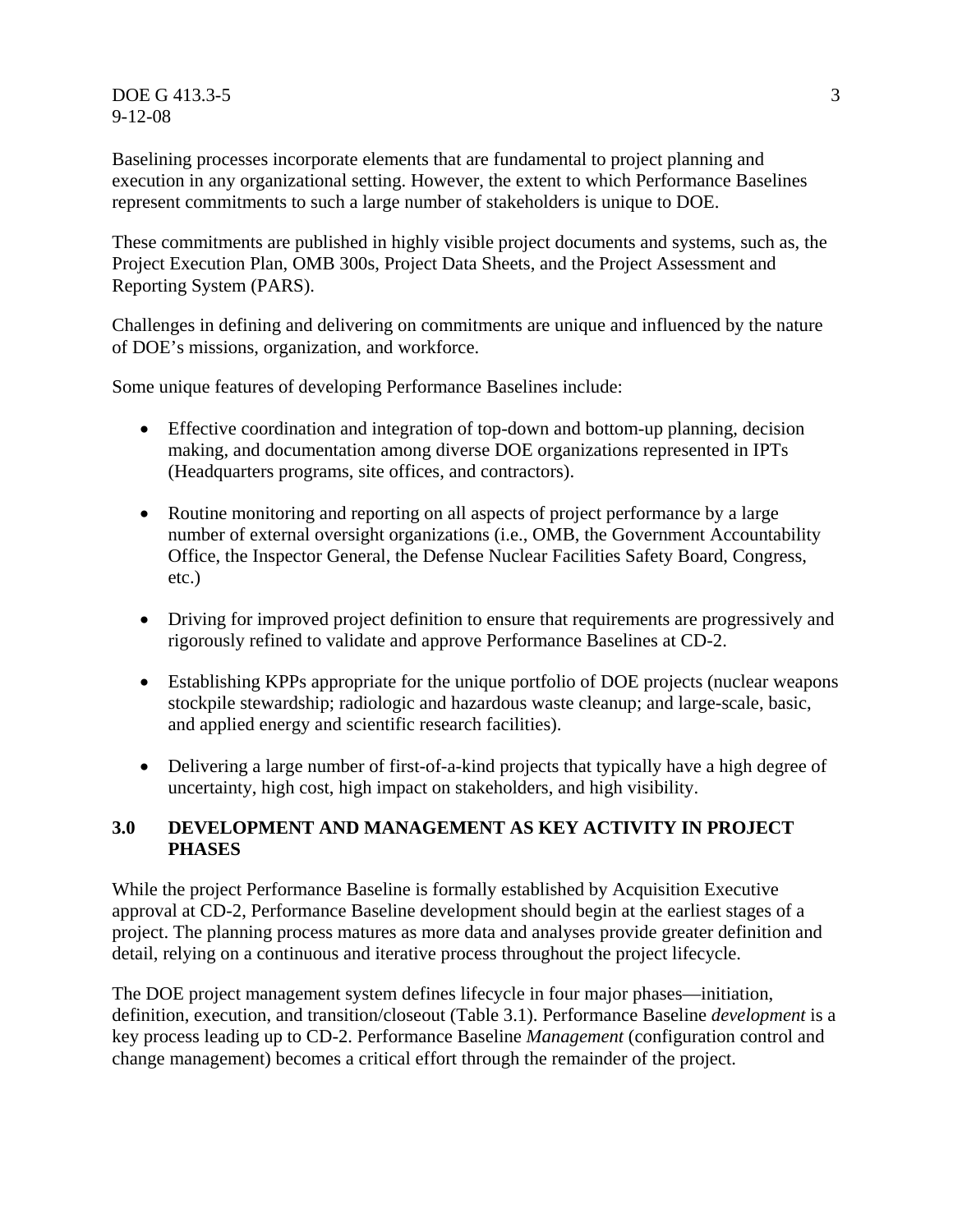| Table 3.1. DOE Project Lifecycle Phases |                                                                                        |                                                   |                                                            |                                       |  |  |
|-----------------------------------------|----------------------------------------------------------------------------------------|---------------------------------------------------|------------------------------------------------------------|---------------------------------------|--|--|
| <b>PERFORMANCE</b>                      | PROJECT LIFECYCLE PHASES                                                               |                                                   |                                                            |                                       |  |  |
| <b>BASELINE</b><br><b>COMPONENT</b>     | <b>Initiation</b>                                                                      | <b>Definition</b>                                 | <b>Execution</b>                                           | <b>Transition/</b><br><b>Closeout</b> |  |  |
| <b>Technical Baseline</b>               | Preliminary<br>functions and<br>requirements<br>from pre-<br>conceptual<br>design      | Preliminary<br>design<br>requirements<br>baseline | Final design<br>requirements,<br>configuration<br>baseline | As-built<br>configuration<br>baseline |  |  |
| <b>Key Performance</b><br>Parameters    | Preliminary<br><b>KPPs</b> derived<br>from technical<br>goals from the<br>mission need | Preliminary<br><b>KPPs</b>                        | <b>Final KPPs</b>                                          | Demonstration<br>of KPPs              |  |  |
| <b>Schedule Baseline</b>                | Order of<br>magnitude<br>project duration<br>and forecast<br>need date                 | Preliminary<br>schedule and<br>milestones         | Complete<br>schedule<br>hierarchy                          | Actual<br>completion date             |  |  |
| <b>Cost Baseline</b>                    | Order of<br>magnitude cost<br>estimate                                                 | Preliminary<br>cost estimates                     | Final TPC<br>estimate                                      | Actual project<br>costs               |  |  |

#### **3.1. Initiation**

In the initiation phase the project's need is identified and justified, high-level objectives and functional requirements to meet those objectives are outlined, rough order-of-magnitude cost estimate ranges and a few key milestones are established, and project team formation begins. In this phase preliminary KPPs are used to describe and communicate the mission need to project stakeholders.

After CD-0 is approved, the project first requests funding as part of the budget process (e.g., using a single Project Data Sheet or included as part of an omnibus Project Data Sheet).

#### **3.2. Definition**

In the definition phase additional information is gathered or developed to enhance conceptual development; alternative courses for achieving project objectives are identified; design criteria are developed; more accurate estimates of technical scope, schedule and cost are developed for the identified alternatives; and value management/trade off study processes are typically employed to refine project systems and functions. At this point the project team should begin to articulate and document a preliminary Performance Baseline and begin some form of informal configuration management of key baseline parameters to start mapping baseline elements to supporting assumptions, plans, documentation, etc.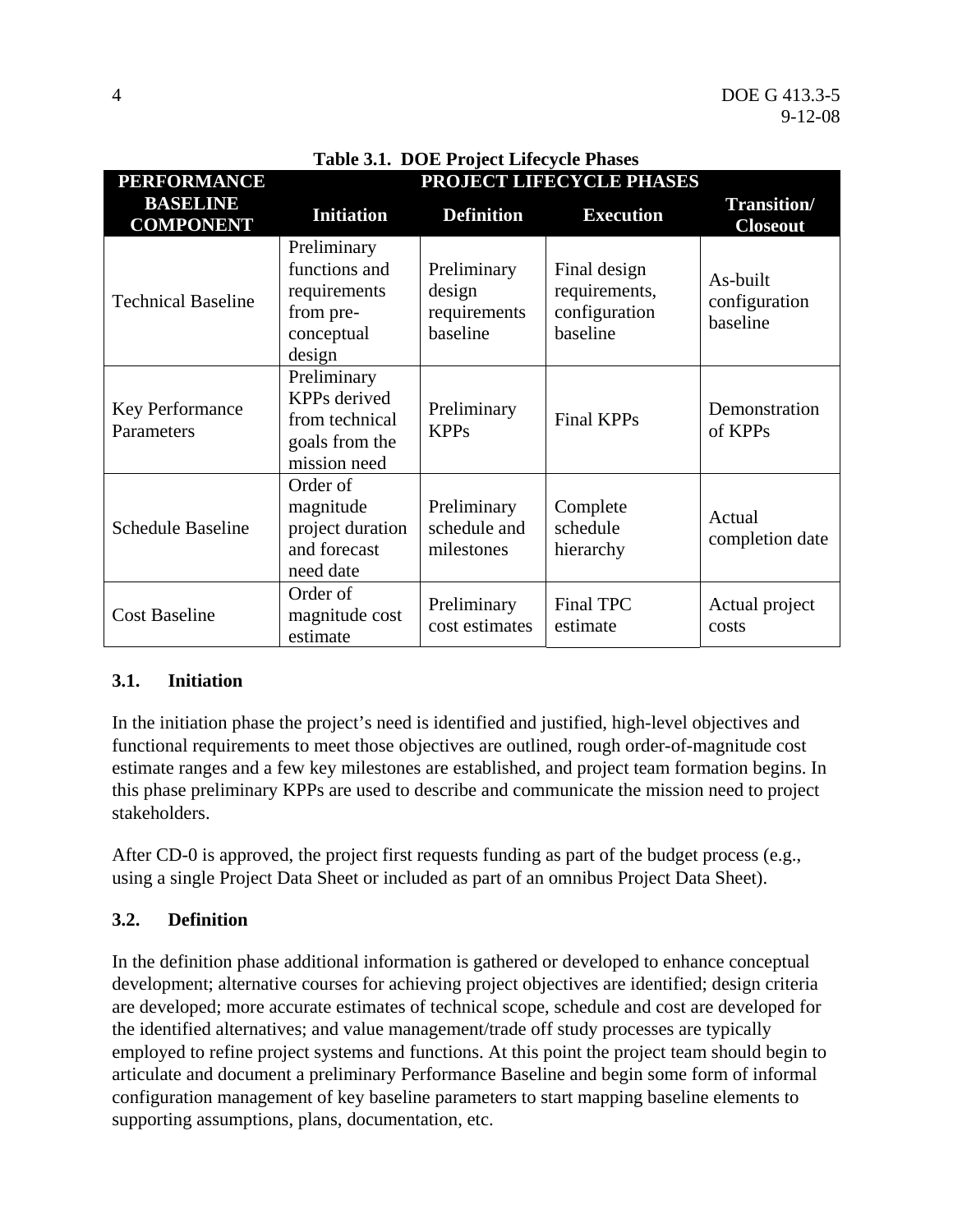#### $DOE G 413.3-5$  5 9-12-08

#### **3.3. Execution**

In the execution phase a preliminary project design is finalized, a finalized work scope is created and final cost and schedule baselines are established. Completion of full project definition indicates that the project has been adequately defined to commit resources. Once these elements are complete, a final Performance Baseline is documented. Prior to CD-2, for projects with a TPC of \$100M or more, an External Independent Review (EIR) of the project Performance Baseline, lead by Office of Engineering and Construction Management is required. For projects with a TPC between \$20M and less than \$100M an Independent Project Review (IPR) is performed on the project Performance Baseline. Upon approval of CD-2, the Performance Baseline sets the final course for the project and is subject to formal change management procedures. (Note: Environmental Management projects have different cost thresholds for performing EIRs, IPRs, and change control thresholds).

#### **3.4. Transition/Closeout**

When the project nears completion and has progressed into formal transition and commissioning, which generally includes final testing, inspection, and documentation, the project is ready for operation, long-term care, or closeout. The Performance Baseline, and especially KPPs, serves as a basis for assessing, verifying, and documenting completion of the project.

#### **4.0 THE PERFORMANCE BASELINE DEVELOPMENT PROCESS**

The baseline development process should be a continuous, iterative, and recursive process throughout the project lifecycle.

For any Performance Baseline development effort to be successful it should be developed by motivated and qualified people, follow well defined processes for baseline development, be subject to rigorous quality assurance requirements and processes, and be supported by the careful consideration and application of appropriate project definition tools.

Performance Baseline development is a demanding effort that requires the constant engagement and expert technical direction by the owner program organization; strong leadership by the FPD, and creative, dedicated support by the IPT.

#### **4.1. People and Partnerships**

The individuals involved in the baseline development process have a major effect on the accuracy, completeness, and overall quality of the final deliverables. Roles and responsibilities should be clearly defined, understood, and accepted. Individuals with appropriate capabilities and experience should be appropriately engaged in all phases of baseline development, and proactive communication is a necessity.

Many project management studies have identified the need to align all parties to the project goals and objectives as a prerequisite for project success. Many studies have gone further by suggesting that project roles are most effectively executed when relationships among participants are viewed as partnerships.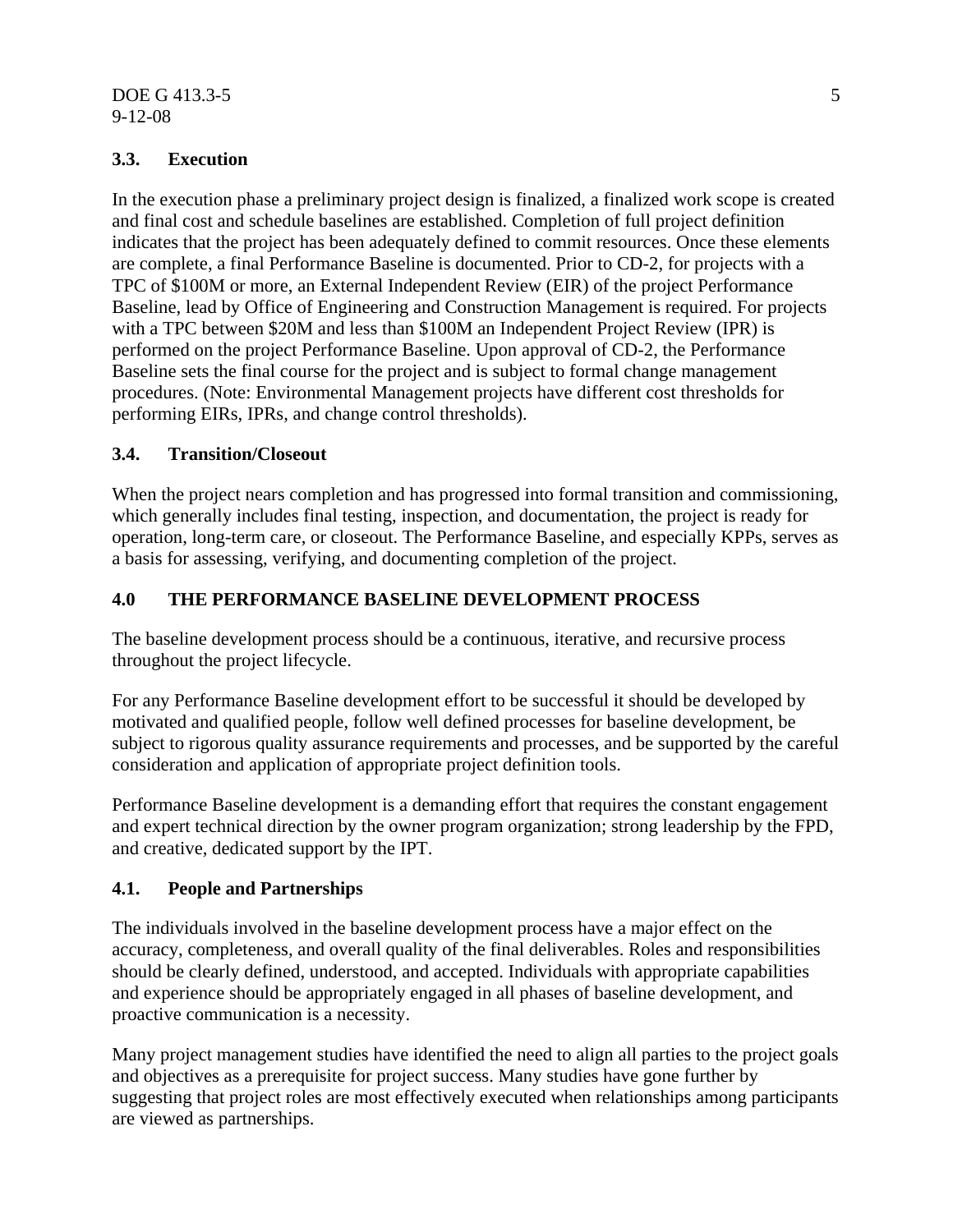#### **4.2. Baselining Processes**

The overall processes have been developed by contractors at major DOE installations and the process has been shared and adopted informally by project management organizations. The overall baselining process has been packaged into workflows similar to the diagram in Figure 4.1.

- Technical Baseline Development—Section 5.0
- Key Performance Parameters—Section 6.0
- Schedule Baseline Development—Section 7.0
- Cost Baseline Development—Section 8.0



#### **Figure 4.1. Overall Performance Baseline Development Process**

#### **4.3. Tools and Methods**

The tools and methods used by project teams are extensively reported in the literature and are included here, grouped into categories, only to highlight those most common and to provide a starting point for further research: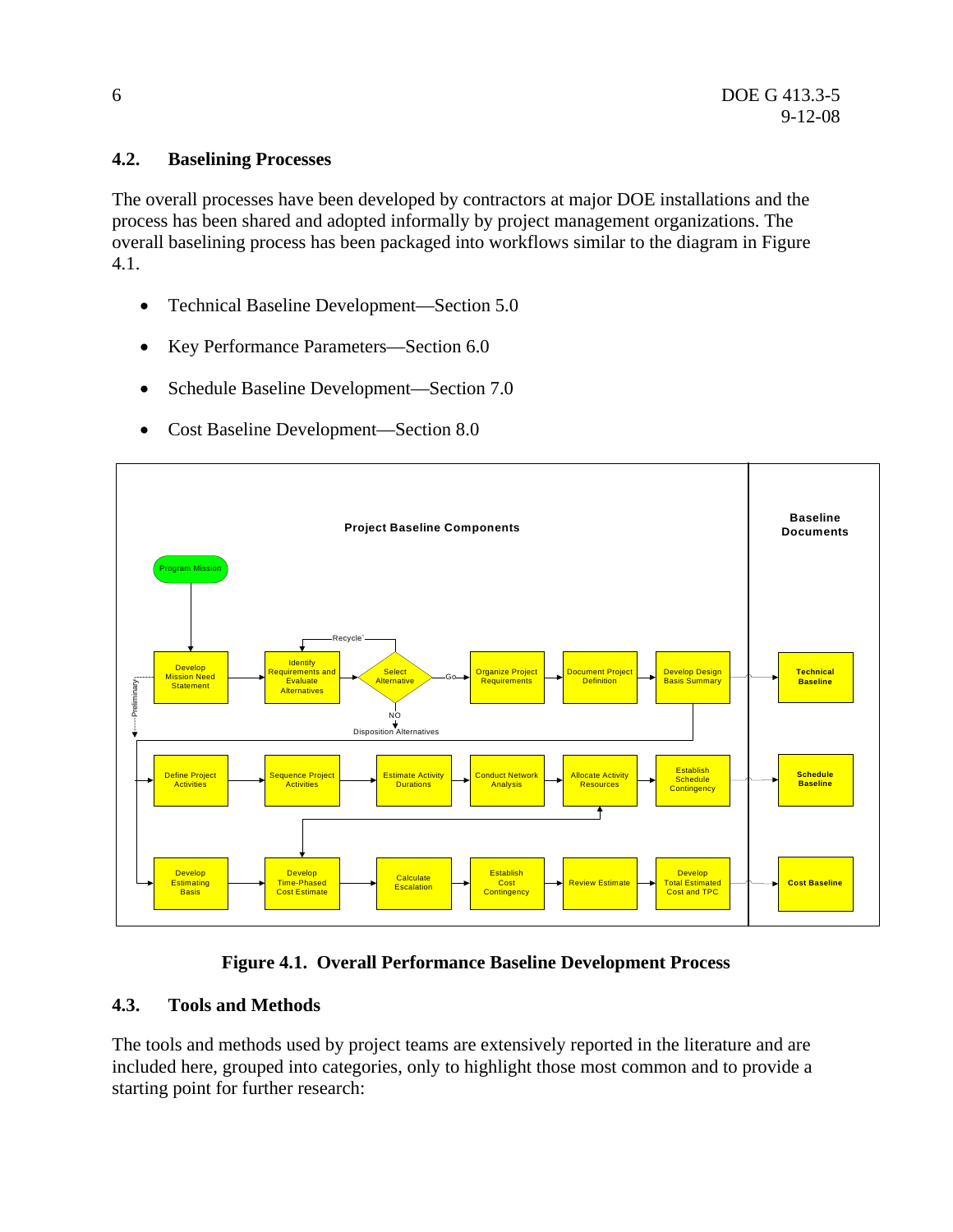- Front end planning (project/scope definition ratings; gap analysis; benchmarking, checklists)
- Systems engineering (functional analysis; requirements definition; configuration management)
- Alternatives analyses (lifecycle cost analysis; cost-benefit analysis; trade studies)

# **5.0 TECHNICAL BASELINE DEVELOPMENT**

The technical baseline defines technical goals, objectives, and scope and provides the basis for estimating project cost and schedule.

Development should encompass project team actions necessary to identify, define, integrate, and document the project mission, functional objectives, design requirements, and detailed specifications in order to define, execute, and control the technical method of accomplishing the project's scope of work.

A well-defined and documented technical baseline is a key tool for ensuring project success. It should be established in such a way that technical requirements can be understood, broadly communicated, and effectively controlled throughout the life of the project.

The technical baseline should include design requirements, criteria, and characteristics that provide the basis for project definition.

The DOE O 413.3A process is based on industry methods of conducting iterations of requirements during each project phase. As requirements are defined, design and/or studies are conducted gain more project knowledge, and refinement of requirements are made based on the designs/studies. An iteration of these steps, providing more details, occurs for each phase throughout the project until a final and mature systems architecture is achieved.

This iterative project planning process should start by defining the project's mission needs. Once internal and external stakeholders understand and commit to the mission need, the project team identifies functional requirements, evaluates alternatives for satisfying requirements, conducts appropriate analyses, and recommends a preferred alternative.

Evolving technical requirements and supporting assumptions should be captured initially in informal but complete scoping documents and then after conceptual designs have been approved be incorporated into a formalized technical baseline.

The IPT should ensure that as the scope and technical requirements become better defined, they trace back to the mission need and functional requirements developed earlier in the project definition effort.

The IPT should use a graded approach for determining the level of detail required for technical baselines. Additionally, information in all technical baselines should be traceable to clearly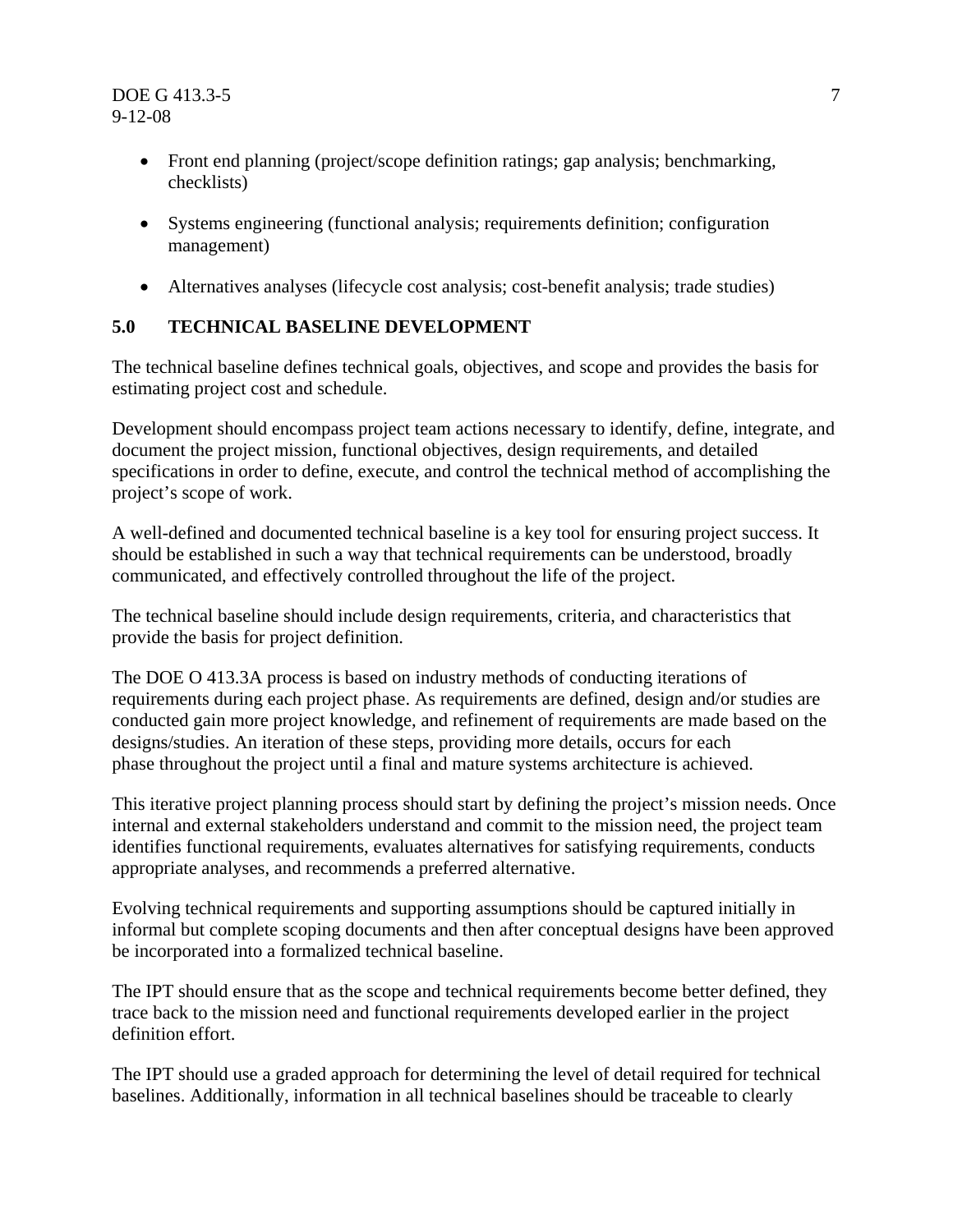identifiable assumptions, a methodology that is consistent with industry standards, and welldocumented supporting information.

The benefit of the iterative process is that internal and external stakeholders can agree on high-level requirements before spending significant time and effort defining any particular alternative. Not achieving agreement on the path forward early in the project definition process can cause significant cost increases or schedule delays later in the process. The technical baseline development process is described in Figure 5.1.

#### **5.1. Mission Need**

The mission need defines the project's high-level technical goals and requirements and should—

- provide direction for future planning, engineering, and decision making;
- initiate more detailed technical definition—project requirements, project definition, and design basis—that guide cost and scheduling estimating; and
- help build commitment and buy-in from project stakeholders.

Mission need should clearly and concisely identify project purpose, goals, and benefits to ensure that the rationale justifying the project is easily understood.



**Figure 5.1. Overall Performance Baseline Development Process**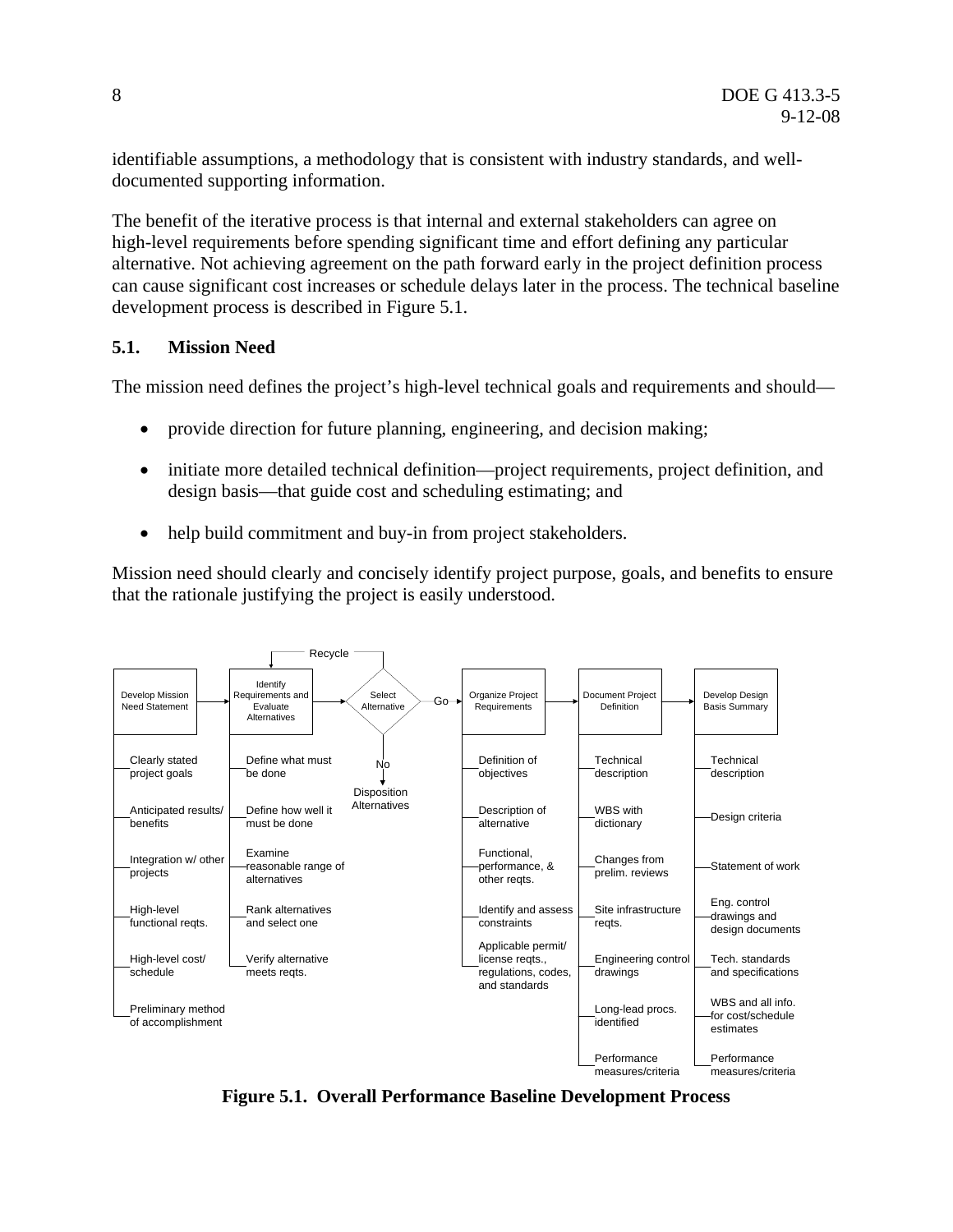#### DOE G 413.3-5 9 9-12-08

#### **5.2. Identify Requirements and Evaluate Alternatives**

At this stage, it is a good practice to identify and screen alternatives to increase the likelihood of satisfying project objectives. Alternative evaluations should identify a single approach that fulfills the mission need in the most effective manner (cost, time, and operationally). In some cases, the alternatives may be competing concepts or simply variations on a common approach. A high-level definition of each alternative should be developed sufficiently to permit an informed selection.

At the conclusion of the identification and evaluation activities, the best alternative that safely fulfills the mission in the most effective manner should be selected. In some cases, it might be necessary to carry forward a limited number of short-listed alternatives to address major uncertainties that require further design development to resolve.

Project objectives are drafted and revised throughout the alternative evaluation and selection phase. These objectives ultimately become the basis for developing project requirements.

The evaluation and selection of alternatives lends itself to a systems engineering approach that transforms project objectives into an operational system. Through systems engineering, an identified mission can be transformed into system performance parameters and a preferred system configuration by an iterative process of definition, synthesis, analysis, design, and evaluation. The approach integrates related technical parameters to ensure compatibility of all physical, functional, and program interfaces in a manner that optimizes the total system definition and design. The basic systems engineering process functional flow is as follows:

- Define what must be done,
- Define how well it must be done (i.e., performance specifications such as speed or volume output requirements),
- Evaluate alternatives for getting it done,
- Rank alternatives and select a solution, and
- Verify that the proposed solution meets the requirements.

#### **5.3. Organize Project Requirements**

Defining project requirements can ensure that objectives and design criteria are complete and consistent by translating mission need into a technical plan. The requirements clearly articulate a set of technical expectations that guide overall project definition.

The project objectives should be stated as measurable goals, performance parameters, or end states. Multiple objectives may be prioritized into primary and secondary objectives. Primary objectives are the ones without which the project would not be undertaken. Secondary objectives are additional benefits, but are not sufficient to justify the project. By categorizing objectives in this way and then ranking them, the IPT establishes design priorities.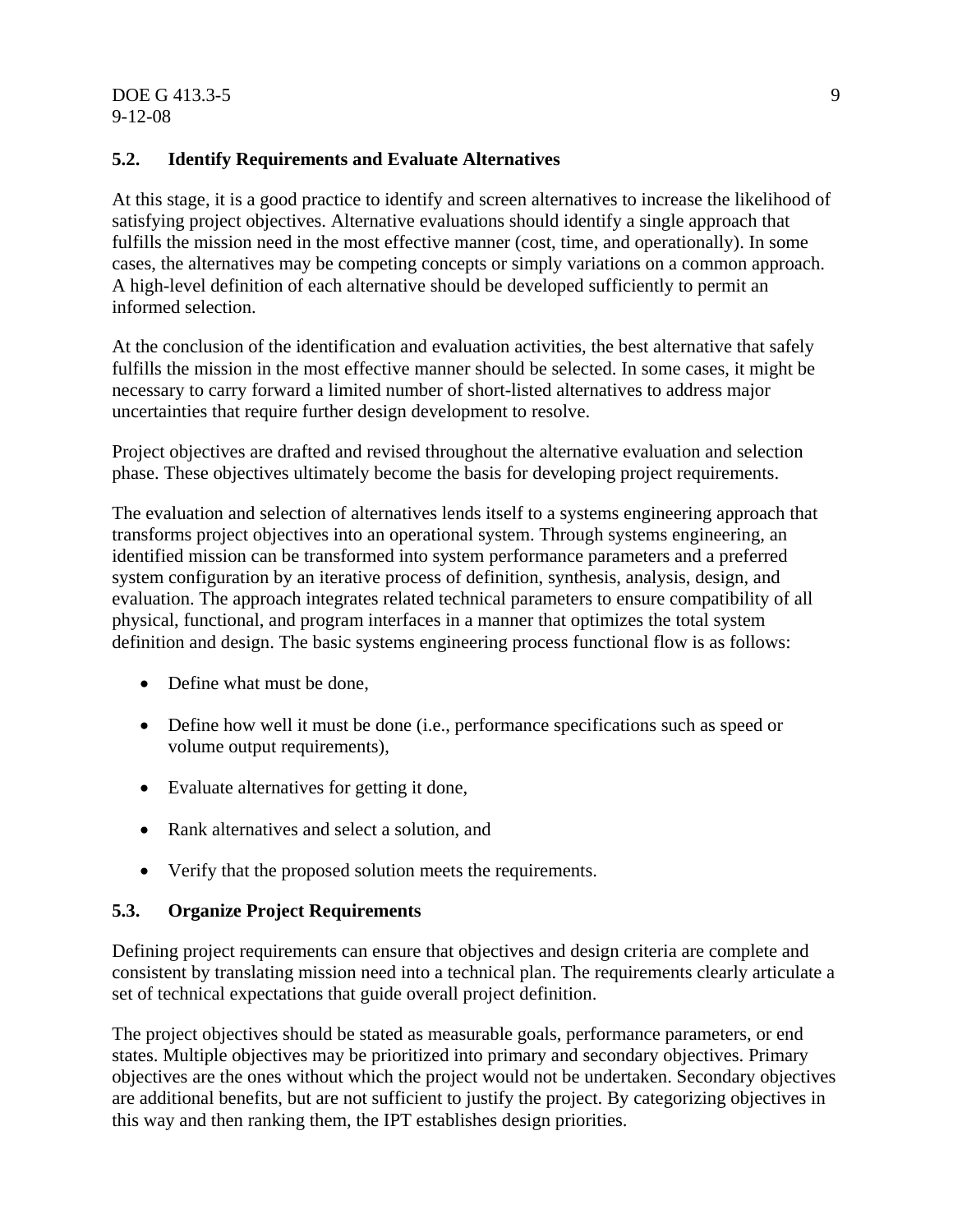Design criteria relate project objectives to technical design requirements to ensure that all design efforts will be developed in an orderly fashion. The primary purpose of the design criteria is to focus the design effort. Development of design criteria is generally the first effort to formalize the technical approach and performance requirements for the project.

# **5.4. Document Project Definition**

Project definition should focus on defining the selected alternative to the level of detail necessary to ensure that the functional requirements, design criteria, major physical attributes, and performance parameters are clearly established. Engineering drawings and specifications should be developed to be used to control engineering and field construction. When project definition activities are complete and a design basis document issued, the project should be adequately defined to commit resources to the final detailed design, execution, completion, closure, and/or operational activities.

A formal value engineering (VE) review is conducted when the design effort has progressed to the point when detailed drawings, hardware definition, and layouts are available. Although VE reviews can and should be conducted at other times, the most opportune time is relatively early in project definition when changes can be made without substantial cost or schedule impact.

In practice, the end of project definition is traditionally marked by the selection of an alternative and completion of the conceptual design. If the engineering effort is carried beyond this milestone, the project runs the risk of committing resources that may be abandoned if the project is not formally approved. Proceeding with less engineering effort runs the risk of committing resources before a project is adequately defined with valid baselines.

Developing a WBS is an essential element of project definition. The level of detail included in the WBS should be sufficient to schedule and resource load all work. To ensure common interpretations of WBS activities, the WBS should be accompanied by a dictionary that defines all elements of the WBS.

Good project definition practices are essential to limiting the impact of project changes. At the end of project definition, the project should have developed sufficient design detail to freeze the scope from that point forward. Design changes that occur after the definition are both expensive and time-consuming. It should be the goal of project team to minimize late design changes.

#### **5.5. Develop Design Basis**

The design basis is a comprehensive technical project description including reviewed and approved engineering design drawings. This package provides the appropriate level of definition necessary to release an Architectural and Engineering contractor to begin detailed engineering designs, represents completion of project definition, and marks the beginning of the execution phase.

The statement of work (SOW) is finalized during the development of the design basis summary. The SOW should provide sufficient detail to ensure that defined objectives are achieved and accurate work scope is furnished to direct execution phase efforts. The SOW should be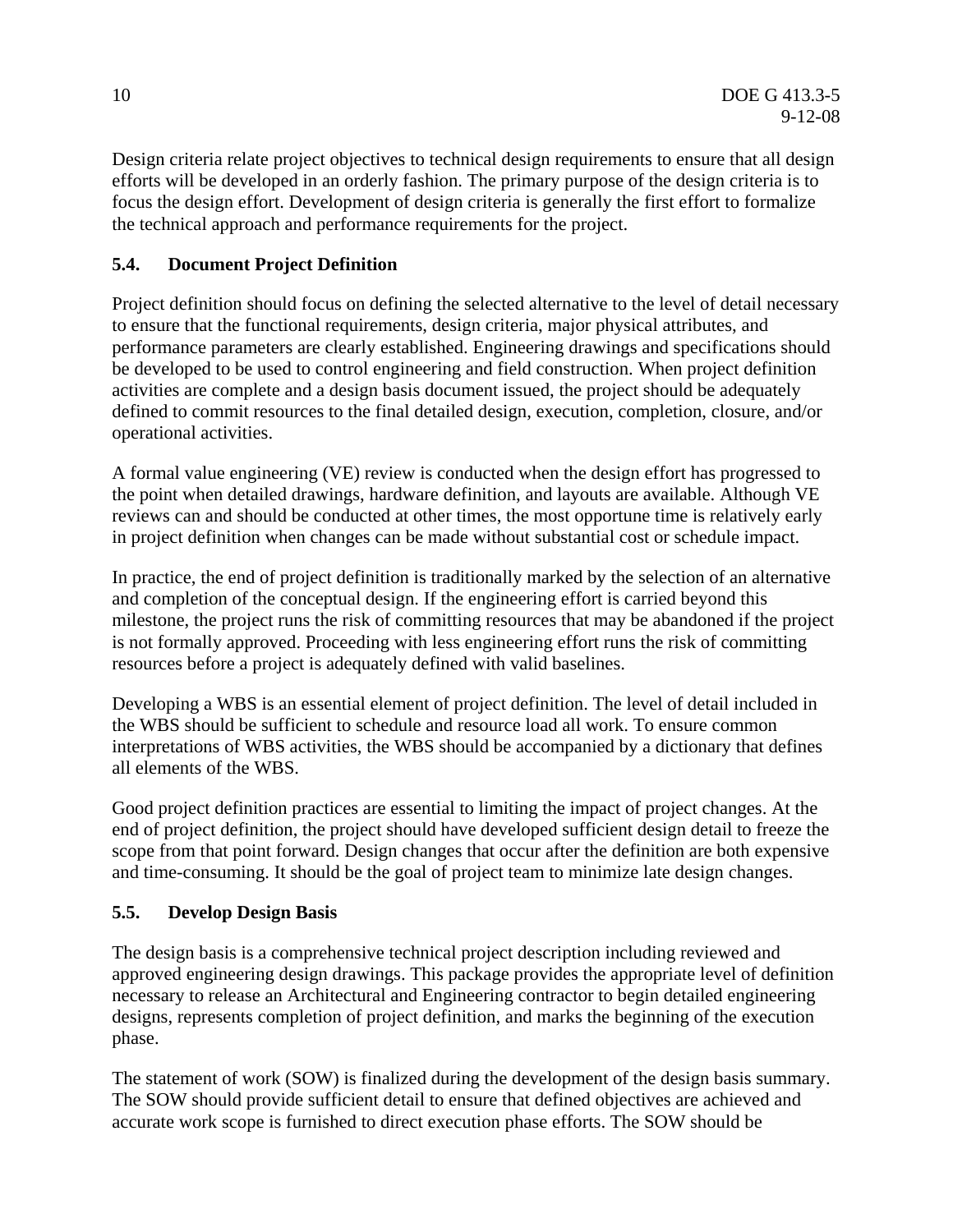**DOE G 413.3-5** 11 9-12-08

developed thoroughly enough to ensure a high probability of project execution success and minimize the probability of scope changes.

## **6.0 ESTABLISHING KEY PERFORMANCE PARAMETERS (KPPs)**

Traditionally, in DOE a project "baseline" was comprised of three components—technical, cost, and schedule—each of which is intimately related to the others. Recently the requirement to establish KPPs has become a prominent feature of DOE project management.

The definition of KPPs in DOE O 413.3A represents a blending of DOE, DoD, and NASA practices that are vital characteristics of a project or facility mission. KPPs include a characteristic, function, requirement, or design basis, that if changed, would have a major impact on the facility or system performance scope, schedule, cost and/or risk, or the ability of an interfacing project to meet its mission requirements.

KPPs are not summary statements intended to encompass all elements of project scope.

A KPP may be a performance, design, or interface requirement. Parameters that are appropriate for KPPs should express performance in terms of accuracy, capacity, throughput, quantity, process rate, purity, or other elements that define how well a system, facility, reliability, or other project will perform.

Key parameters are often defined in terms of what is desired and what is required. Stated another way, the parameters are values that have desired objectives and minimum thresholds. The *objective value* is the desired performance, scope, cost, or schedule that the completed asset should achieve, whereas the *threshold value* is more conservative and represents the minimum acceptable performance, scope, cost, or schedule that an asset must achieve. The objectives and thresholds form the boundary condition within which the project manages to completion striving to meet the objectives, but achieving at least the minimum thresholds. The IPT can trade within this space to maintain the performance, scope, cost, and schedule requirements. In other words, performance can be traded-off to control cost or schedule. However, trade-offs must never compromise the threshold values, which are the minimum required to meet the mission and form the essence of the commitment to Congress.

KPPs should be identified during the concept development phase. They are a result of the analysis which leads the IPT to the conclusion that a particular concept is the appropriate solution that will meet the required mission need.

The total number of KPPs should be the minimum number needed to characterize the major drivers of project performance. The number and specificity of performance parameters may change over time. Early in Performance Baseline development, the KPPs should reflect broadly defined, operational-level measures of effectiveness or measures of performance to describe needed capabilities. As a project matures, system-level requirements may provide a better basis for establishing KPPs.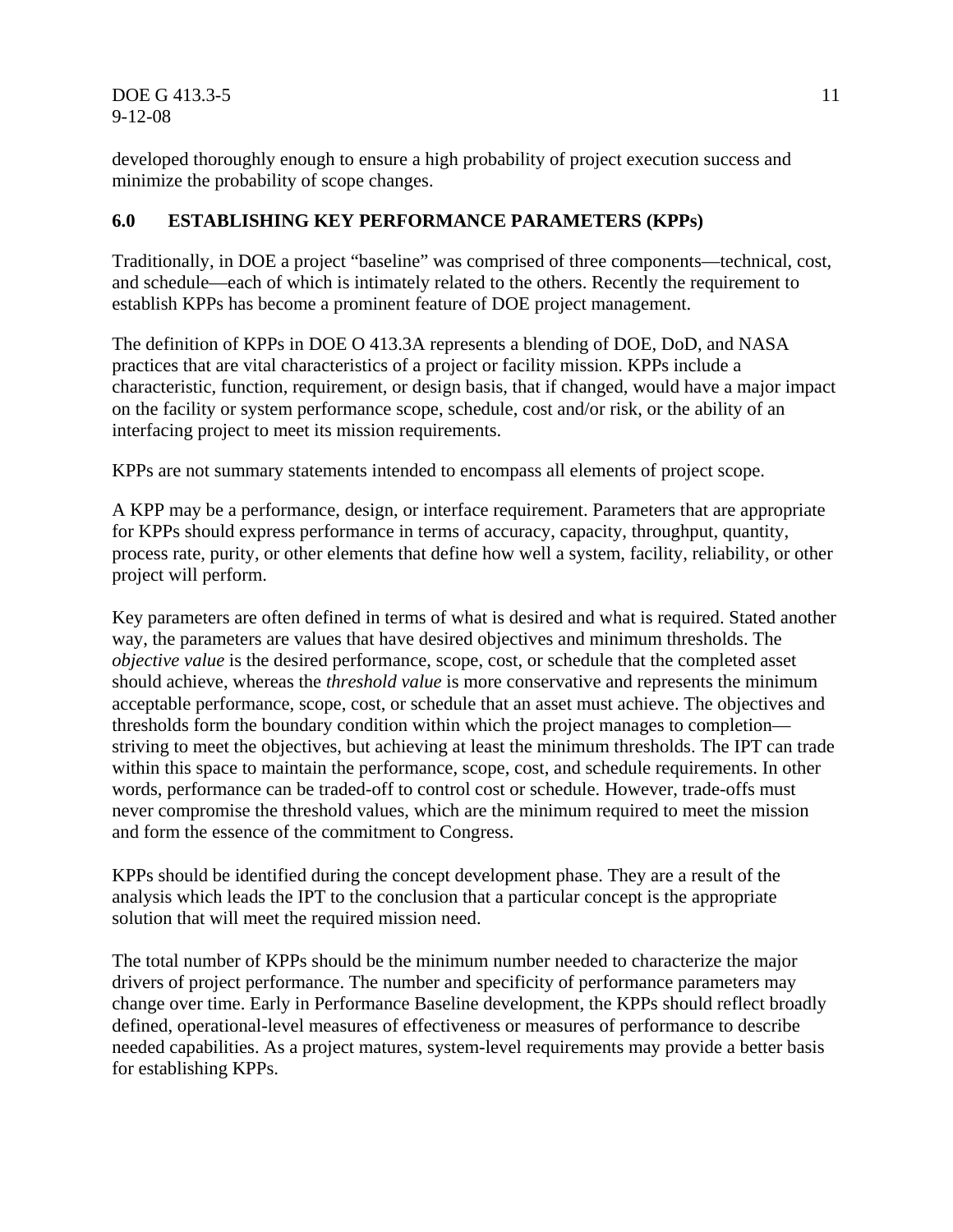KPPs not only define the technical performance of the ultimate project deliverable (e.g., site endstate, facility capability), they also play a significant role in driving Performance Baseline development and establishing measures for formal baseline change control.

It is important for the program sponsor (typically possessing technical understanding and expertise) to provide strong leadership in the development and agreement on KPPs. The more technically complex the project is, the more the owner needs to be involved.

# **7.0 SCHEDULE BASELINE DEVELOPMENT**

The schedule baseline establishes the overall project duration and completion date and should clearly identify critical path activities and key project milestones.

A tailored approach should be used to determine how much detail to include in the schedule. The number of activities should not be so few as to prevent suitable progress tracking and not so numerous that the number of activities overwhelms the system and its users—rendering the schedule logic incomprehensible and too burdensome to status. The schedule should reflect planning by appropriate technical experts as to how the activities will be accomplished.

All known project and contract requirements, major procurements, milestones, and constraints should be identified during the planning and scheduling process. Activities external to the project that could reasonably be expected to impact the project should also be considered.

The overall schedule baseline development process is described in Figure 7.1.

#### **7.1. Define Project Activities**

An activity is a basic element of work that consumes time and resources and has a definable beginning and end. Activities are performed in order to produce the results and deliverables identified in the project WBS. The activities necessary to accomplish a defined scope of work are often based on historical information from similar projects that have been modified to meet the constraints and assumptions of the current effort.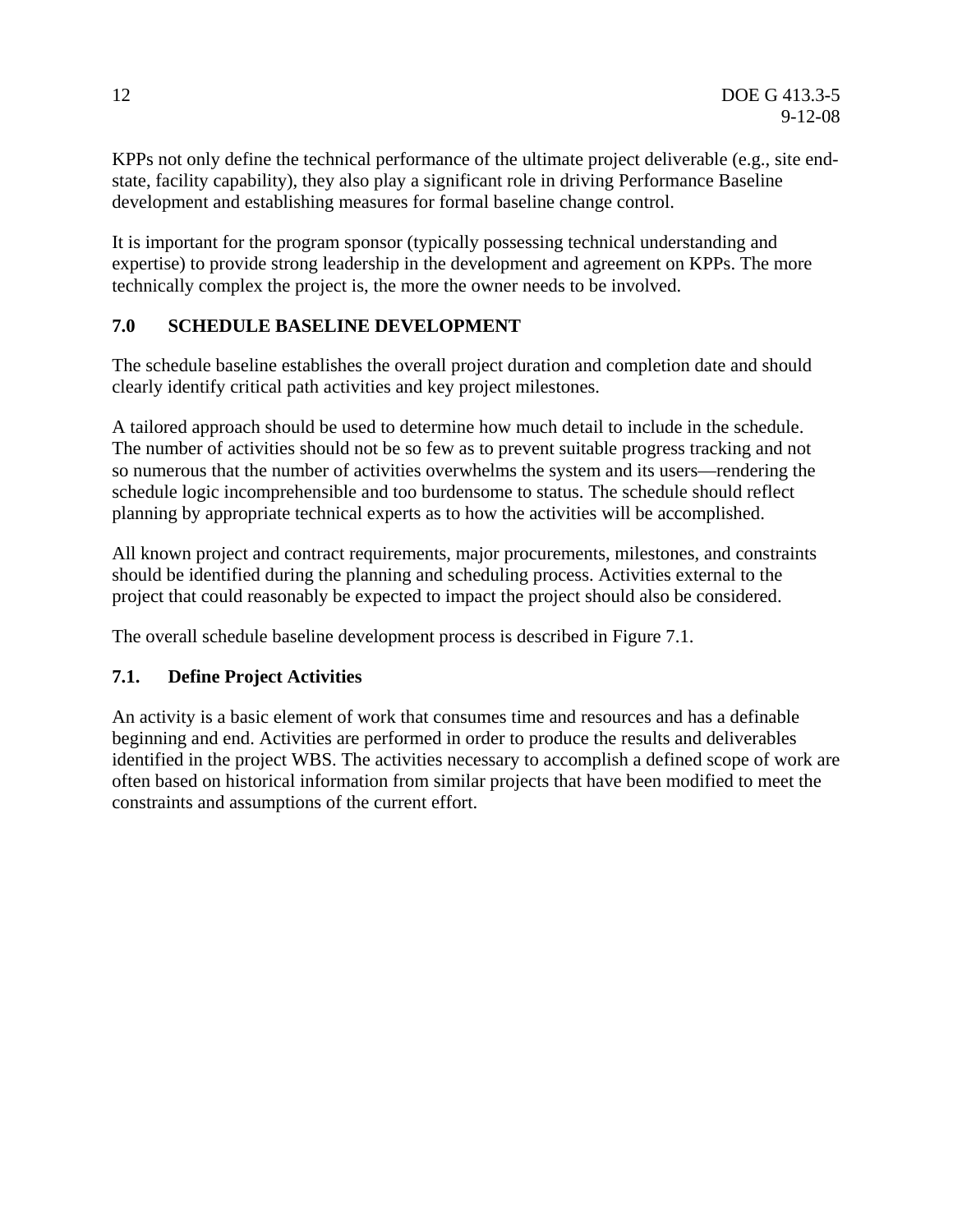

**Figure 7.1. Schedule Baseline Development Process** 

The definitions of these activities should flow from the project planning and scope definition processes, and the level of definition will depend on the project lifecycle phase. Some of the major components of the activity definition process are listed below:

- **7.1.1. Identification**—A list of activities should be developed based on historical site information or data from similar project environments. In some cases, generic project activity templates may facilitate the identification process. When determining the appropriate level of detail, the project team should strike a balance between the need to decompose projects into a number of activities sufficient to facilitate accurate cost estimating and scheduling, and the ability of project management and control systems to maintain effective traceability and reporting capabilities.
- **7.1.2. Description**—Activity descriptions should be brief but unambiguous and should include quantitative measures or reference points whenever possible. In addition, the owner of each activity (i.e., the project team member responsible for ensuring activity completion) should be documented as part of the description.
- **7.1.3. Detail**—Supporting details should be documented and included in the cost and schedule estimating files. This information, including all assumptions and constraints, will be necessary for ensuring the future traceability and defensibility of estimates, for managing change control procedures, and for performing activity resource loading and leveling procedures.

# **7.2. Sequence Project Activities**

Sequencing involves development of chronological relationships among project activities based on the technological, organizational, and contractual requirements governing their completion. A sequence of activities is best displayed graphically in the form of a network diagram. Three common methods of network diagramming include arrow, node, and precedence diagrams.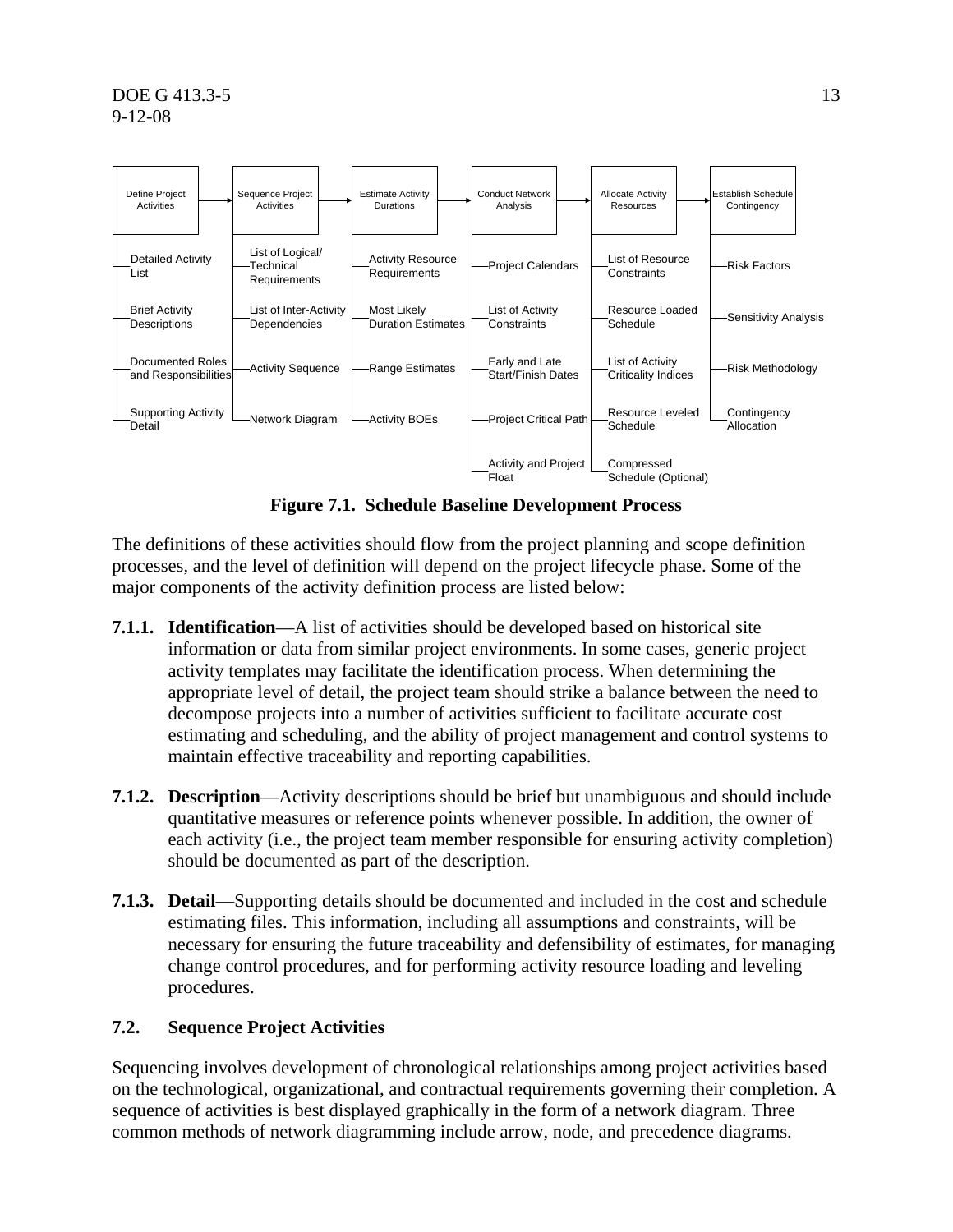Activities should be sequenced logically to establish the foundation for an achievable project work plan. A sequence of activities in the form of a network diagram is necessary for performing critical path, total float, and resource leveling analyses. The results of these analyses are implicitly tied to the mandatory, discretionary, and external dependencies identified by the project team and included in the network schedule.

Activity sequencing is driven by technological characteristics and requirements of the products, processes, and deliverables comprising the project scope. These may include the physical layout of a plant to be constructed, infrastructure requirements of an existing facility, or cleanup and disposal requirements of a contaminated release site. In addition to these technical requirements, administrative, organizational, regulatory, and legal requirements may drive the necessary completion dates of milestone activities. These requirements should be documented in the form of activity dependencies, constraints, and assumptions, and should be reflected in the sequencing of the network schedule.

The project team should discuss and establish a realistic sequence of events for the completion of activities based on inter-activity dependencies.

# **7.3. Estimate Activity Durations**

Estimates of the time required to perform each project activity are based on assumed labor, equipment, efficiency and productivity, and material requirements and availability. These durations may take the form of a single point estimate describing the mean or most likely number of work periods needed to complete an activity (e.g., based on historical data), or may be defined by a range estimate that captures a continuum of durations spanning from the most optimistic to the most pessimistic as conceived by one or more subject matter experts on the project team.

Similar to the sequencing of activities, estimating activity durations is essential for developing a sound project schedule. Because of the inter-activity dependencies inherent in network scheduling, the effects of poorly defined duration estimates can be compounded through precedence relationships and milestone constraints. Successful critical path and resource leveling analyses are therefore directly dependent upon the accuracy of the duration estimating process.

Activity durations should be estimated by the project team member most familiar with the nature of a specific activity and who is responsible for ensuring its completion. The duration of most activities will be significantly influenced by both the amount of resources applied to a task (e.g., part-time versus full-time, single versus multiple crews) and the capabilities of those specific resources (e.g., novice versus experience laborers). These trade-offs should be considered and documented during the estimating process; however, they may be adjusted later during a resource allocation exercise. Whenever possible, duration estimates should be based on expert judgment that is supported by historical information contained in project files or commercial estimating databases.

The duration estimates provide the basis for performing critical path scheduling calculations. The basis of estimate (BOE) used to develop each activity estimate (i.e., the resource requirements, assumptions, and constraints driving the estimated duration) should be documented in an accompanying project file. This information will be essential for maintaining the traceability and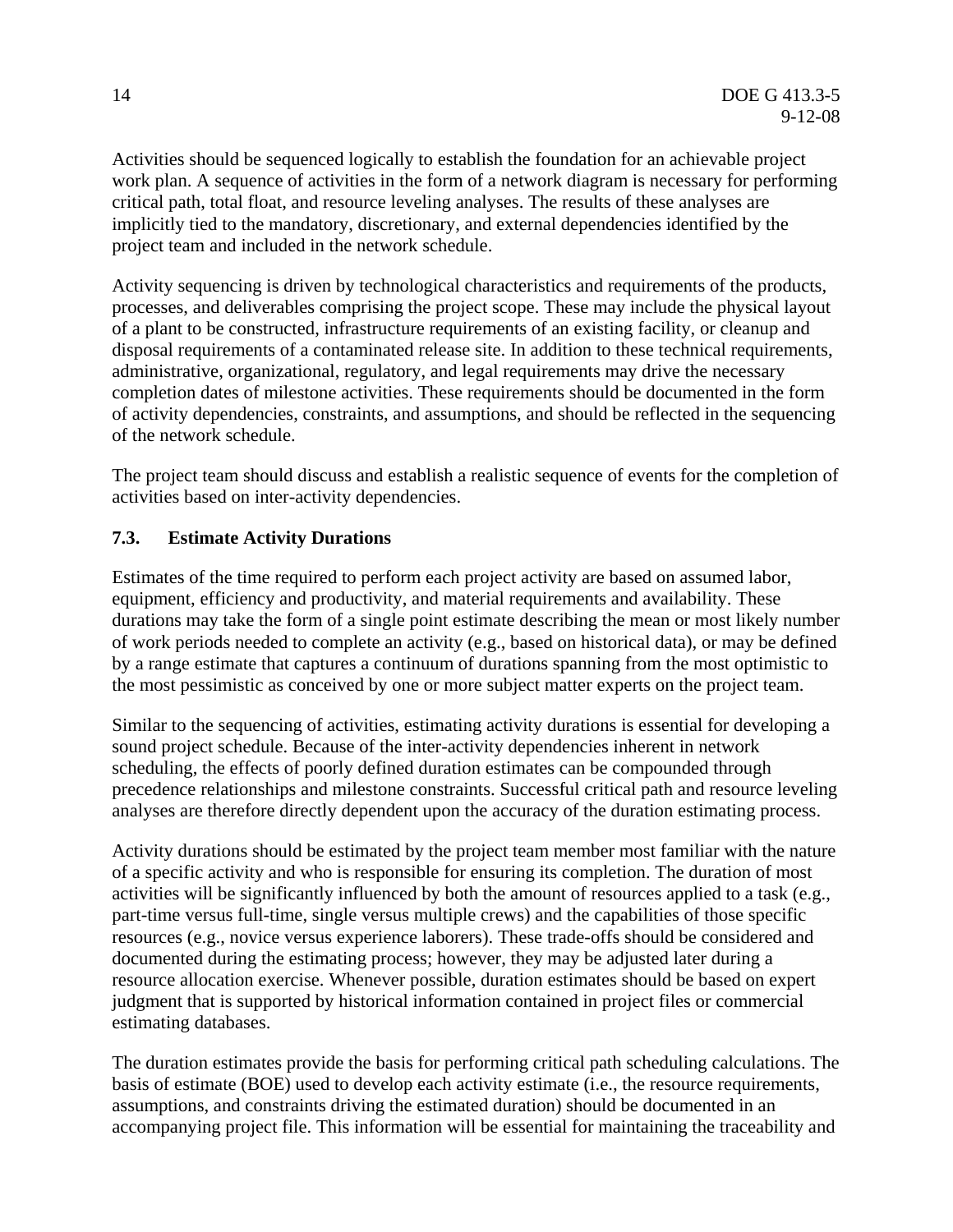$\overline{DOE}$  G 413.3-5 15 9-12-08

defensibility of the estimates during later project phases, especially for change control and reporting purposes.

# **7.4. Conduct Network Analysis**

The critical path is the longest path through a network schedule that consequently defines the shortest possible duration for completing a project. This path and its duration are determined by performing forward and backward passes through the network diagram based on the defined activity sequence and estimated activity durations.

The basic scheduling computations performed on a network diagram provide the earliest and latest allowable start and finish times for each activity and as a byproduct, indicate the amount of slack or float time associated with each noncritical path. This information form the basis of the project management plan and subsequently is used for performance measurement and earned value reporting, baseline change control, milestone tracking, and schedule contingency management.

The mathematical analysis involved in calculating theoretical early and late start and finish dates for all project activities should be performed initially irrespective of resource pool limitations. The resulting dates indicate the time periods within which the activities should be scheduled provided existing resource limitations and other known constraints are met. These calculations, generally performed by scheduling software applications, require several input parameters:

- **7.4.1 Calendars**—Project calendars establish the periods when work will be performed. This is essential because some resources will be available only during normal business hours, while others may be available continuously, on weekends and holidays, or in some other combination.
- **7.4.2 Constraints**—Imposed dates and major milestones are constraints to consider. Imposed dates are driven by completion of activities and deliverables assigned by sponsors, customers, or other external entities. Major milestones are key events or deliverables established by project owners or stakeholders to meet organizational, funding, or other commitments. Both can be used to constrain the network schedule but may result in trade-offs in the form of additional resources in order to be met. Application on constraints should be used with restraint since this will limit the schedule from following the natural paths of the activities.
- **7.4.3 Leads and Lags**—Activities requiring significant lead or lag times (e.g., procurement of specialty items, curing of concrete prior to further structural work, receipt of laboratory testing results to determine further cleanup requirements) should be specified in the project schedule, and these delays should be reflected in the associated network logic. Application of leads and lags should be used with restraint since this will limit the schedule from following the natural paths of the activities.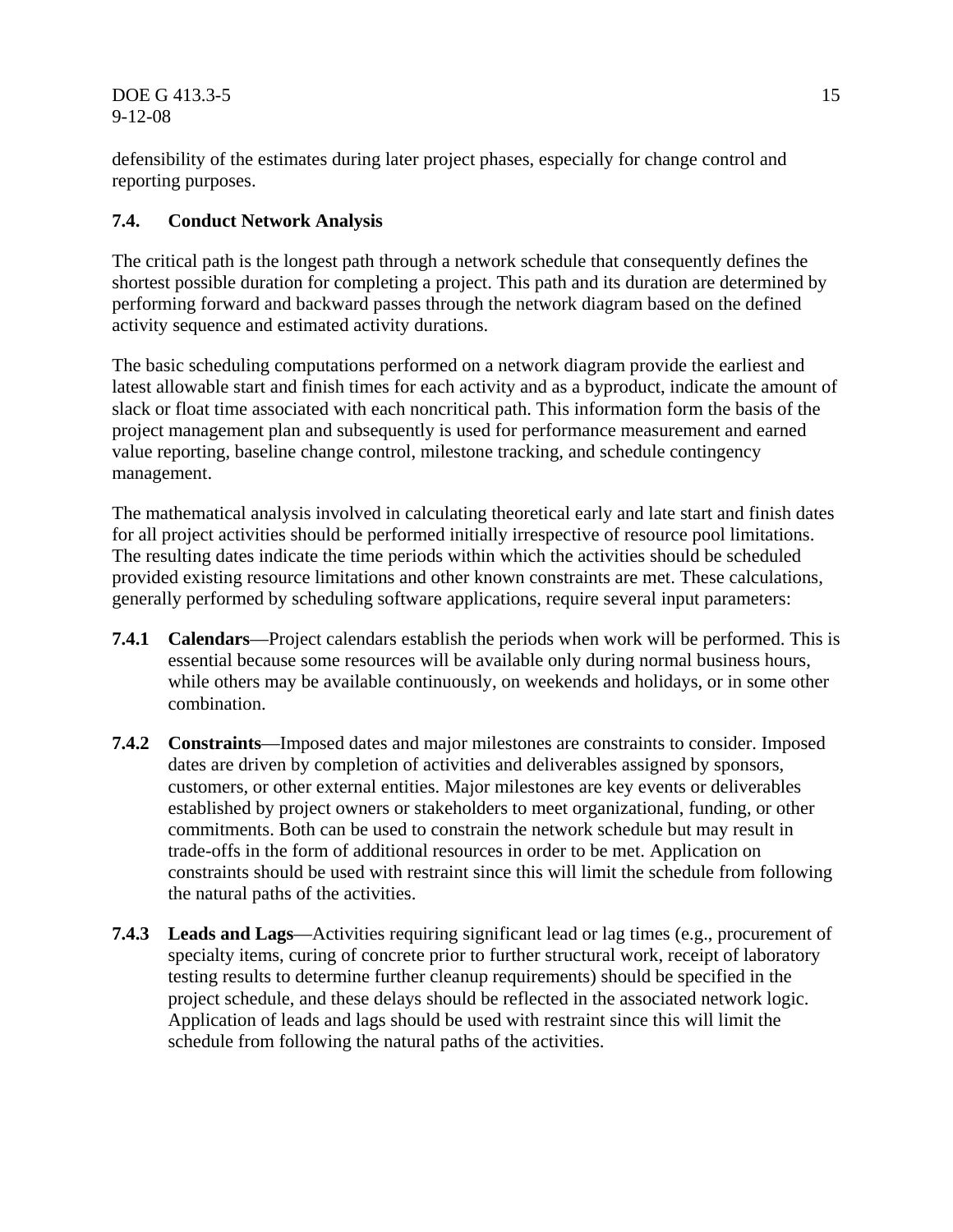# **7.5. Allocate Activity Resources**

The feasibility of a network schedule should be validated with respect to labor, equipment, and material requirements not explicitly considered in the initial critical path analysis. The process of allocation is used to distribute resources across multiple project activities within known limits and expected constraints. Some activities may be re-sequenced to compress the schedule and/or to obtain a more level distribution of resources.

Critical path computations performed during the network analysis determine the slack along each path in the project schedule. Based on the length and location of this slack, certain activities can be moved forward or backward in time without affecting the completion date of the project. Consequently, this movement can be used to develop a schedule that satisfies external constraints placed on the type and quantity of resources available during various phases of the project.

Resource allocation often entails several iterations of the basic scheduling computations and should include modification of some project activities to achieve an acceptable plan (i.e., one that meets all milestone dates and externally imposed constraints without exceeding the available labor, material, and equipment levels). Leveling heuristics should be used to rebalance resources based on anticipated quantity thresholds and the relative criticality of activities; however, these heuristics often produce project durations that are longer than the initial schedule.

Schedule compression is another form of resource allocation that seeks to shorten the project schedule without changing its scope. This process includes techniques such as the following:

- **7.5.1. Crashing**—Schedule crashing requires the analysis of trade-offs between cost and schedule to determine how the total project duration can be reduced by the greatest amount for the least incremental cost. This technique, which is available in most automated scheduling tools, does not always produce a viable project schedule and usually results in greater total project costs.
- **7.5.2. Fast Tracking**—This technique involves the re-sequencing some activities in the schedule so that they are performed in parallel rather than in sequence during project execution. The negative consequences include increased project risk and some rework resulting from technical uncertainties and activity sequencing problems. The project team should evaluate the decision to fast track carefully and should be used primarily on projects with well established and proven technologies.

# **7.6. Establish Schedule Contingency**

Schedule contingency is an amount of time identified within the project schedule to compensate for potential for schedule risk factors such as technical data gaps, infrastructure constraints, labor productivity levels, labor availability, project complexity, stakeholder involvement, excessive scope changes, regulatory delays, and constructability issues.

The amount of contingency to be included in the baseline schedule depends on the status of project design, procurement, and construction and the complexity and uncertainty of various baseline elements.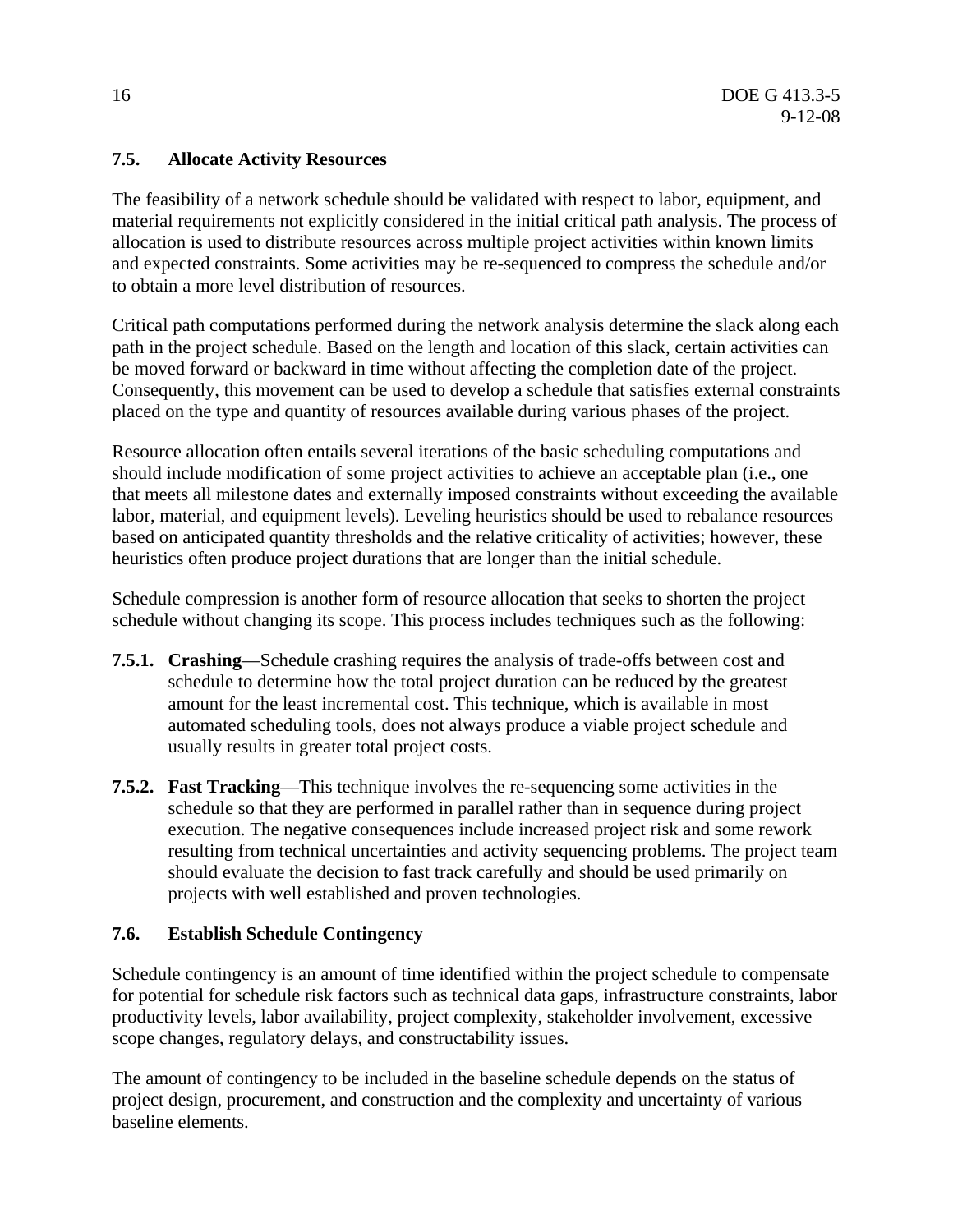**DOE G 413.3-5** 17 9-12-08

The duration of the project critical path determines the shortest possible schedule for a given baseline. Results provided by the critical path method are accurate only when everything goes according to plan. A project, on occasion, may provide very optimistic duration estimates and plan parallel work without full considerations for the unique scheduling and work execution complexities posed by parallel activities. The project schedule therefore should contain some amount of contingency to account for the potential impacts of risk and uncertainty.

Schedule contingency should explicitly address the risks identified by the project team during the schedule development and risk management efforts, especially those factors that are likely to have the greatest impact on project execution as determined by a sensitivity analysis. The quantification of schedule contingency can be developed using the Monte Carlo simulation method. To perform such simulations, the project team should estimate a range of durations for each activity to be included in the risk analysis. These estimates should reflect the full variability of activity durations, from the most optimistic prediction to the most pessimistic. Using a computer-based simulation tool, basic scheduling calculations are performed using activity duration values sampled from the range estimates. The resulting critical path durations are recorded to determine the relative completion probabilities for a range of project finish dates. Based on the desired level of confidence in meeting the schedule, the project team selects an appropriate amount of schedule contingency. The contingency allocation process is managed and documented through the baseline change control system, and the network schedule should be updated to reflect the most current field conditions throughout the project lifecycle.

#### **8.0 COST BASELINE DEVELOPMENT**

The cost baseline supports the development of the TPC and is established to ensure that costs and budgets for labor, services, and materials are defined and time-phased based.

While the technical baseline ensures that technical requirements are focused on achieving the project mission, the cost baseline supports corporate planning, budgeting, and reporting processes. For instance, estimates provide the basis for formulating annual budget requests, establishing the project and activity resources, hours and quantities that are used to develop the schedule and quantitative units to be measured, evaluating contract bids and proposals, providing a sense of scale that often aids in understanding the overall scope of a project, and evaluating the impact of change to the performance baseline.

Fundamental estimating skills and knowledge should be reinforced as a basis for estimating and controlling costs. Well documented BOE and the consistent application of rigorous estimating methods are significant defenses against concerns for estimate accuracy and credibility.

The overall cost baseline development process is described in Figure 8.1.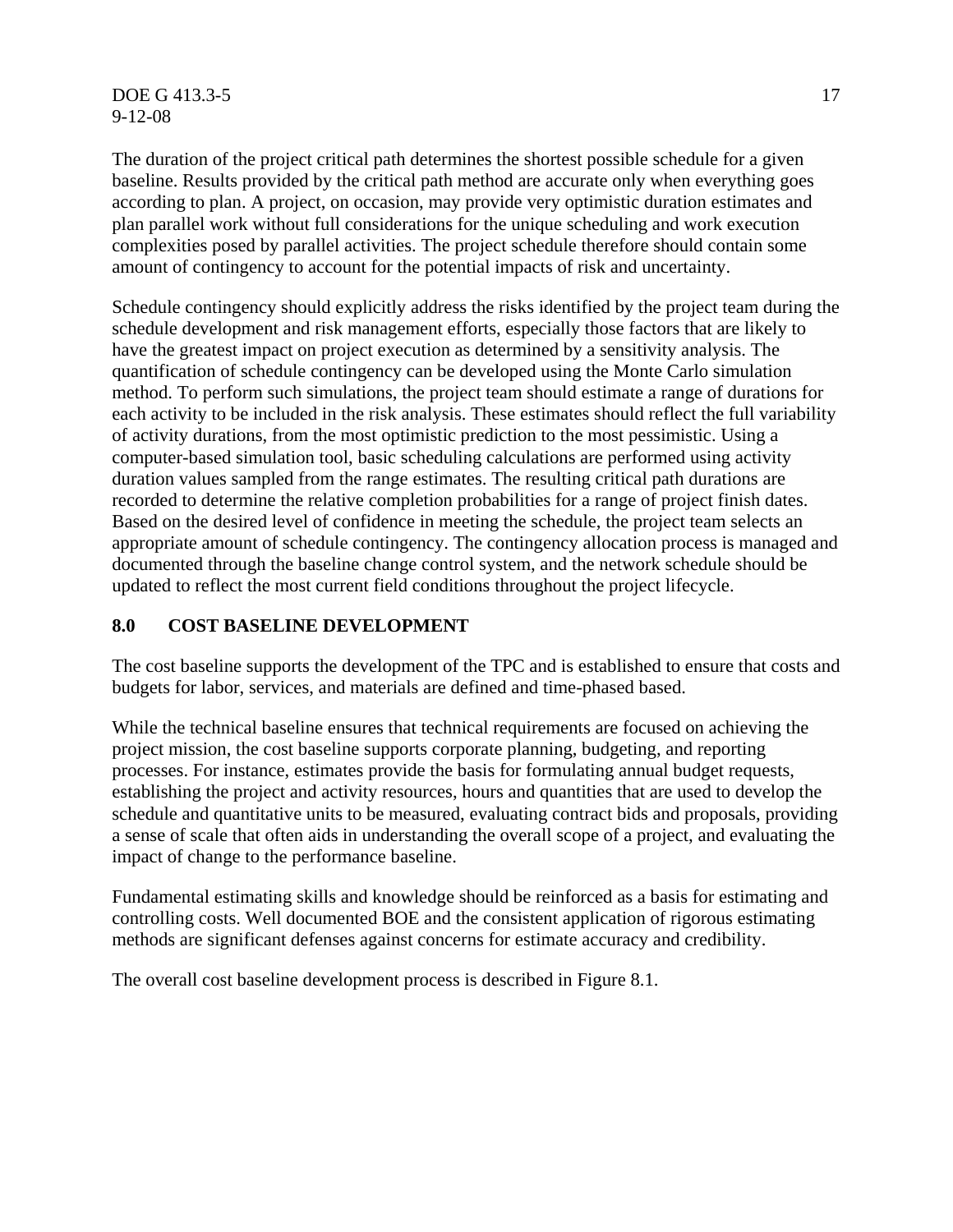

**Figure 8.1. Cost Baseline Development Process** 

# **8.1. Develop Estimating Basis**

The BOE documents known project information, assumptions, and methodologies and identifies links to supporting documentation when the estimate is developed and updated. Specifically, the basis of the cost estimate should provide a description of the project, general design criteria, project phase and type of estimate, date of the estimate, cost estimating methodology/tools, cost estimate data sources, WBS, significant features or components, proposed method of accomplishment, proposed schedule/milestones, regulatory drivers, resource requirements/availability and associated costs, assumptions, and other facts that may impact costs. The level of detail in the cost estimate should be consistent with the project phase or degree of project definition. This approach offers the greatest level of detail in the near-term to support current year work plan development and annual budget formulation. Top-down or parametric cost estimating can be used to support out-year life cycle planning if necessary.

Estimators should work closely with the project team to understand the influences that the technical (e.g., scope definition) and schedule (e.g., activity definition/duration) baselines have on the cost estimate. As the project matures and designs are finalized, the initial cost estimate parameters can be compared to current conditions. Changes to scope, schedule, and cost planning should be identified as part of the estimate and especially at estimate reviews. If necessary, a revised cost estimate should be prepared.

Investment in developing a well defined BOE pays dividends by improving communication among project team members and with key stakeholders; highlighting items that significantly influence the estimate; and avoiding confusion over what is and is not included in the estimate.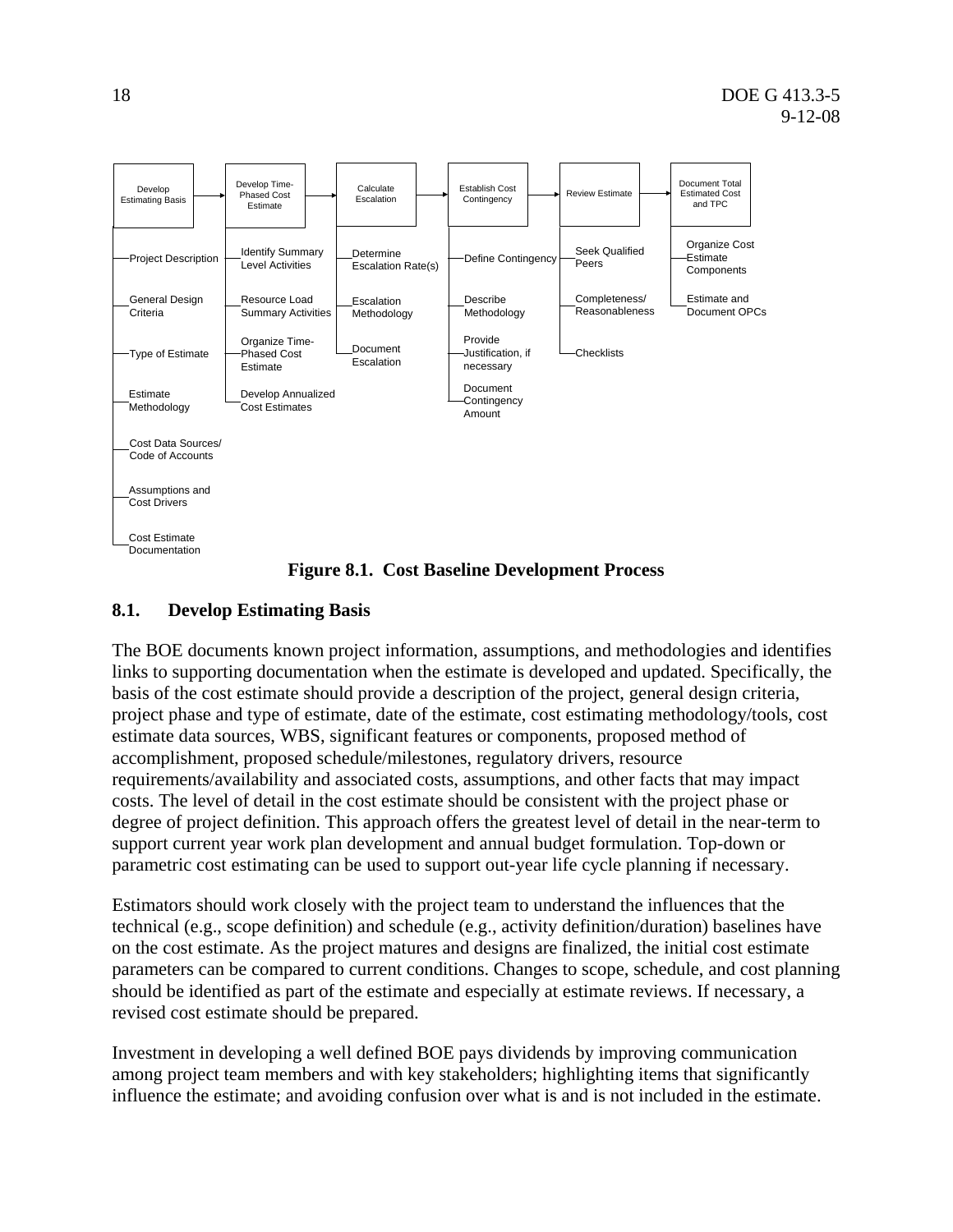#### **8.2. Develop Time-Phased Cost Estimate**

Each project activity has a duration (planned start and expected finish dates) and a cost for resources (labor, materials, equipment) associated with it. When duration and cost are linked together, a profile that defines the project cost over time is produced.

The time-phased cost profile (e.g., resource loaded schedule) can be used to develop a funding profile for those project activities with schedule duration of greater than a year. This is important for multi-year projects where annual budget requirements are developed, reviewed, justified, and appropriated through an annual budget formulation process.

In some projects, a funding profile is provided first and the project has to perform the work that fits into the funding profile. If this is the case, work performed and cost spent should be planned to fit into the funding profile.

Once project activities have been resource loaded the process of resource leveling or rescheduling activities based on resource limitations is extremely valuable in balancing labor and equipment requirements with schedule production requirements. It can also be used to ensure that project planning is consistent with the realistic out-year funding expectations while maintaining regulatory compliance in the project baseline.

#### **8.3. Escalation**

Escalation is the provision in a cost estimate for increases in the cost of equipment, material, labor, etc., due to continuing price changes over time. Escalation is used to estimate the future costs of a project (predictive or forecast) or to state historical costs in current year dollars. Since the duration of larger projects can extend over several years, a method of forecasting or predicting the funds should be developed to allow the comparison of project costs from different time frames.

Escalation should be applied to each activity of an estimate and shown as a separate line item. Most cost estimating is done in current dollars and then escalated to the time when the project will be accomplished. The cost estimate should clearly identify the escalation rate used, the source, relationship to the WBS and schedule, assumptions made, and the rationale for their use.

Two basic methods for calculating and applying escalation include:

- Midpoint of Activity—Escalation may be applied from the date an estimate was prepared to the midpoint of the performance schedules for the major work elements.
- Separate Escalation by Year—Activities escalated yearly/annually.

Cost of escalation for capital construction projects are calculated by establishing a midpoint for the project, and applying the yearly escalation to the midpoint of the project. In this case the impact of escalation is "averaged" over the life of the project.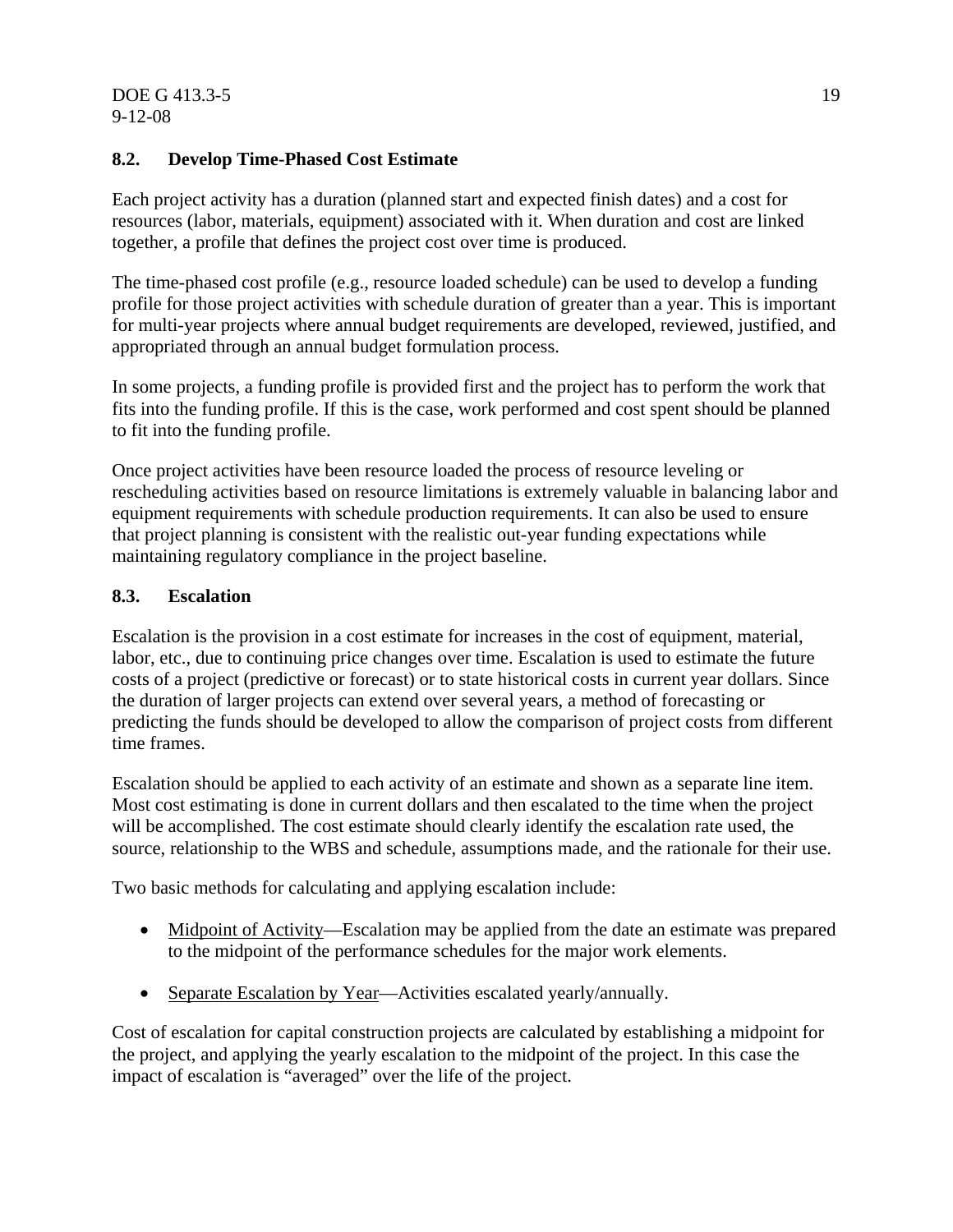#### **8.4. Establish Cost Contingency**

The Association for Advancement of Cost Engineers International has defined contingency as "a specific provision for unforeseeable elements of cost within the defined project scope" that is "particularly important where previous experience relating estimates and actual costs has shown that unforeseeable events which will increase cost are likely to occur." DOE narrows the scope and defines contingency as follows:

*"Covers costs that may result from incomplete design, unforeseen and unpredictable conditions, or uncertainties within the defined project scope. The amount of the contingency will depend on the status of design, procurement, and construction; and complexity and uncertainties of the component parts of the project. Contingency is not to be used to avoid making an accurate assessment of expected cost."* 

As an integral part of a cost estimate, contingency should be included and clearly identified in the TPC. The amount of contingency is a reflection of management judgment on how best to address the probability of a project cost overrun. Contingency does not cover scope changes, but rather is an estimate based on the available scope definition and the phase of the project.

DOE cost estimating directives recognize that project and operations estimates should always contain contingency. When including contingency in cost estimates meets with resistance, in some instances, contingency is hidden in the estimate by inflating activity quantities, costs, or resources, which leads to poor estimates that lack credibility. DOE guidance advises that contingency analysis be performed to ensure that appropriate allowances are included in the baseline cost estimates. The contingency analysis should indicate the rationale or process used to reach the conclusion.

Approaches to contingency estimates range from formal risk-based analysis to project definition rating or scoring. A graded approach can be used in selecting a method depending on the complexity, cost, and phase of the project. It should also be noted that the cost value of schedule contingency will result in additional cost contingency and needs to factor into the cost baseline. Contingency should decrease over time as the project matures and project scope is more clearly defined.

Contingency management includes establishing a process for reviewing, approving, and tracking the distribution of contingency. Change control thresholds can be established to identify the approving authority for requested changes to contingency. Tracking tools such as contingency registers can be used to monitor the status of contingency.

#### **8.5. Review Estimates**

Well-executed estimate reviews will increase credibility and accuracy of the estimate, and also helps the project management team better understand the level of scope definition and the basis for the estimate. The review of estimates is important because it helps estimators understand the contents and level of accuracy of the estimate.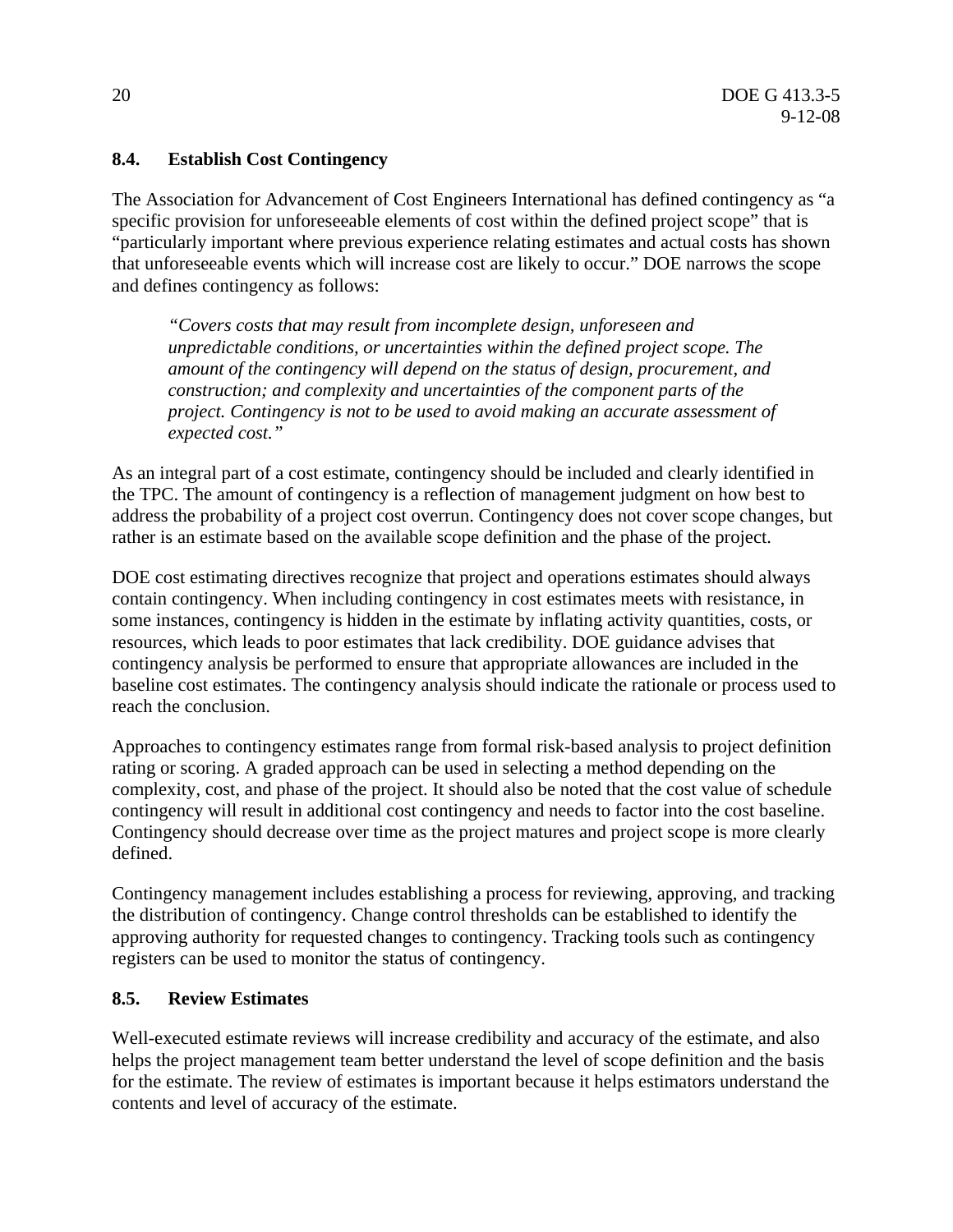DOE G 413.3-5 21 9-12-08

The number of reviews will vary depending on the size of the project, type of estimate, length of time allowed for preparing the estimate, and other factors. For any estimate there should be both an internal review during development of the estimate and a final review at or near completion of the estimate.

About halfway through the development of the estimate, a "reality check" should be scheduled. The purpose of the mid-point check is to avoid spending unnecessary time and money in pursuing an estimate that may be unrealistic or based on assumptions that are no longer valid.

The internal mid-point estimate review is brief. Typically, the lead estimator, engineer, and project manager are involved. There may be times when it is advantageous to include other project stakeholders. This review is intended as a reality-check of the data being developed to assess whether to proceed with the estimate. This is a go/no go point, where the results of the review will guide the estimator and the project team in following two steps:

- Either recycle back to the "scope of work" because the cost or scope has gotten outside of the boundaries established as a target for the project, or
- Go ahead with the remaining estimate process to complete the estimate.

The final estimate review is a more structured process. The depth of the review depends on the type or class of estimate that is being prepared. The review is intended to validate assumptions, such as construction sequence, key supplier selection, and owner's cost. Engineering and the customer should accept ownership of the scope that is represented in the estimate.

The final estimate review may require significant time. For a final estimate review, the attendees should include the lead estimator, process engineer, discipline engineer, operations/maintenance representative, engineering manager, and constructability leader. The estimator should come to the review meeting prepared with the following information for comparisons:

- Historical data used in preparing the estimate
- Actual costs of similar projects
- Percent of cost on key cost accounts

Comparisons of the estimate with the above information provide useful indicators for the estimate review.

In some situations it may be desirable to use outside reviewers such as an experienced peer group to validate assumptions, key estimate accounts, construction sequence, and potential omissions. In other situations a third party may be engaged to perform an independent review. The reviews will provide a check to compare the estimate with past similar estimates from the perspective of a different team.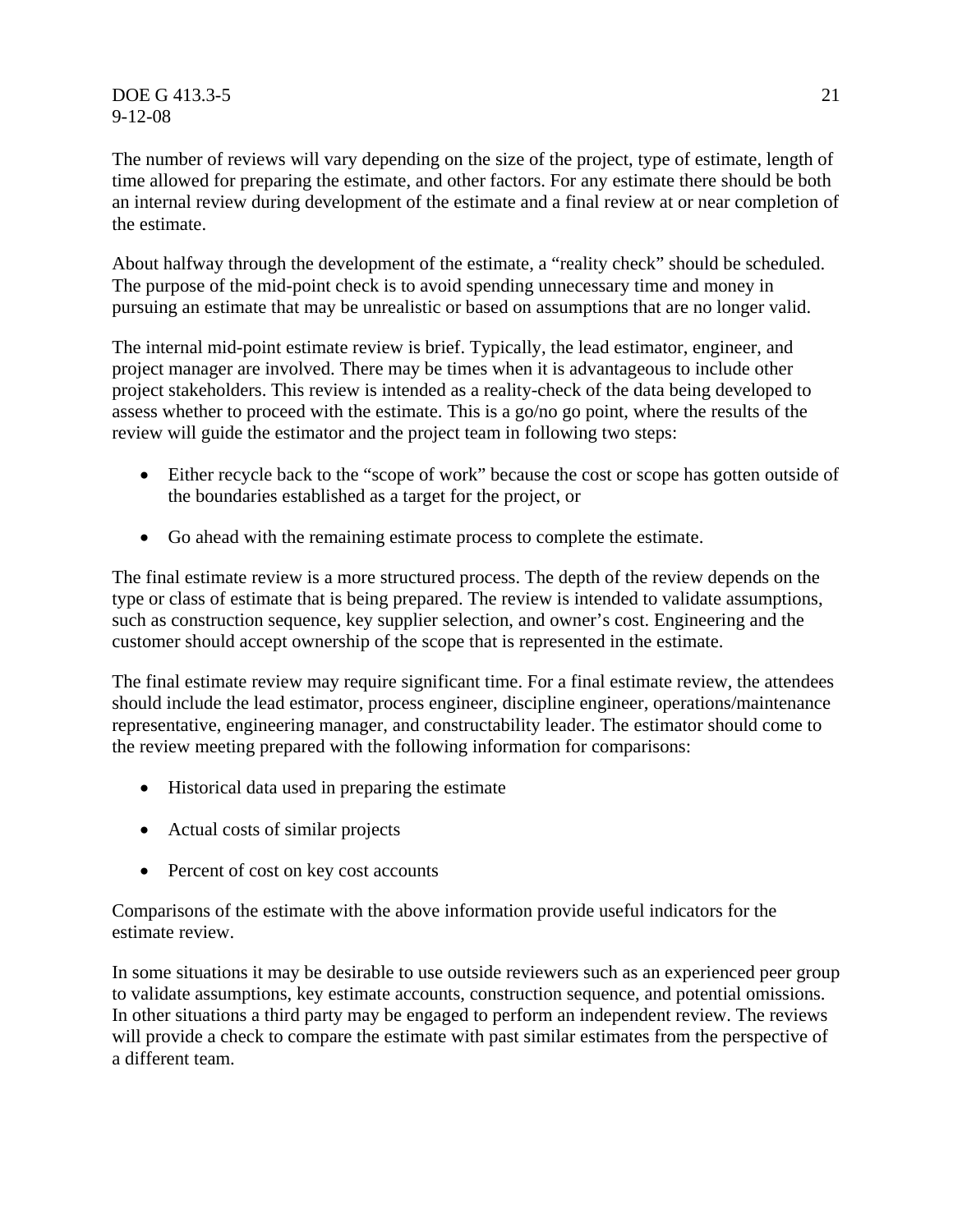Estimate reviews should focus on the big picture and follow Pareto's Law by separating the significant few from the trivial many. Generally an estimate is prepared bottom-up, whereas the review is conducted top-down.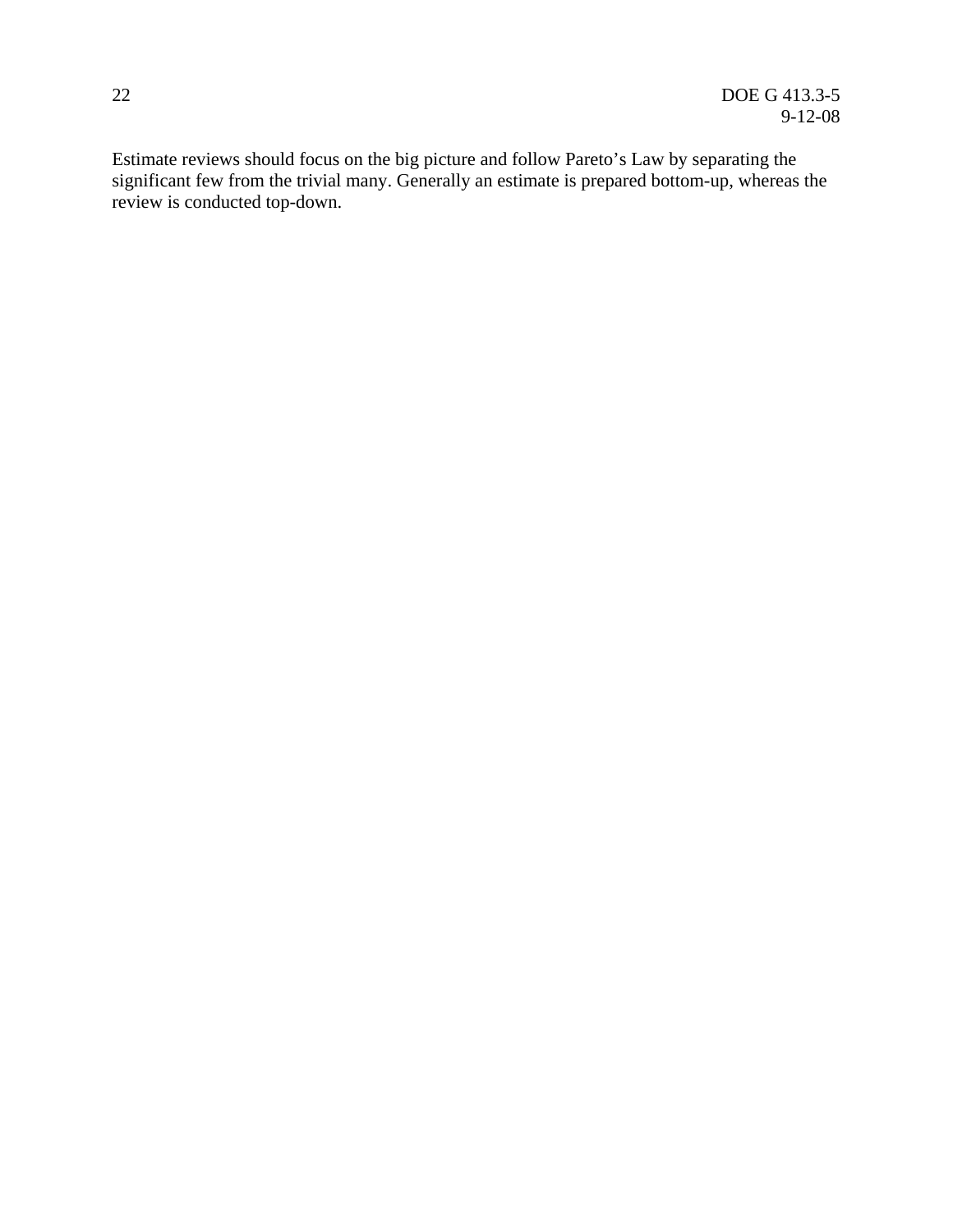#### **APPENDIX A. GLOSSARY**

- 1. Cost Baseline. A budget that has been developed from the cost estimate that is time-phased, supports the technical baseline, and is traceable to the WBS.
- 2. Key Performance Parameter. A vital characteristic, function, requirement, or design basis, that if changed, would have a major impact on the facility or system performance, scope, schedule, cost and/or risk, or the ability of an interfacing project to meet its mission requirements. A KPP may be a performance, design, or interface requirement. Appropriate parameters are those that express performance in terms of accuracy, capacity, throughput, quantity, processing rate, purity, reliability, or others that define how well a system, facility, or other project will perform.
- 3. Performance Baseline. The collective key performance, scope, cost, and schedule parameters, which are defined for all projects; includes the entire project budget (total project cost and CD-4 date) and represents DOE's commitment to Congress.
- 4. Performance Measurement Baseline. The Performance Measurement Baseline is the baseline that encompasses all project work packages and planning packages. The Performance Measurement Baseline provides a view from the bottom-up where work packages are summed within the WBS. Management Reserve, contingency, profit, fee, and similar cost items separately identified in the contract are not part of the Performance Measurement Baseline because no work is associated with those budgets.
- 5. Schedule Baseline. The time-phased plan based on a logical sequence of interdependent activities, milestones, and events necessary to complete the project.
- 6. Technical Baseline. Performance and design requirements, criteria, and characteristics derived from the mission need that provides the basis for project direction and execution.
- 7. Work Breakdown Structure (WBS). A product-oriented grouping of project elements that organizes and defines the total scope of the project. The WBS is a multi-level framework that organizes and graphically displays elements representing work to be accomplished in logical relationships. Each descending level represents an increasingly detailed definition of a project component. Project components may be products or services. It is the structure and code that integrates and relates all project work (technical, schedule, and cost) and is used throughout the life cycle of a project to identify and track specific work scopes.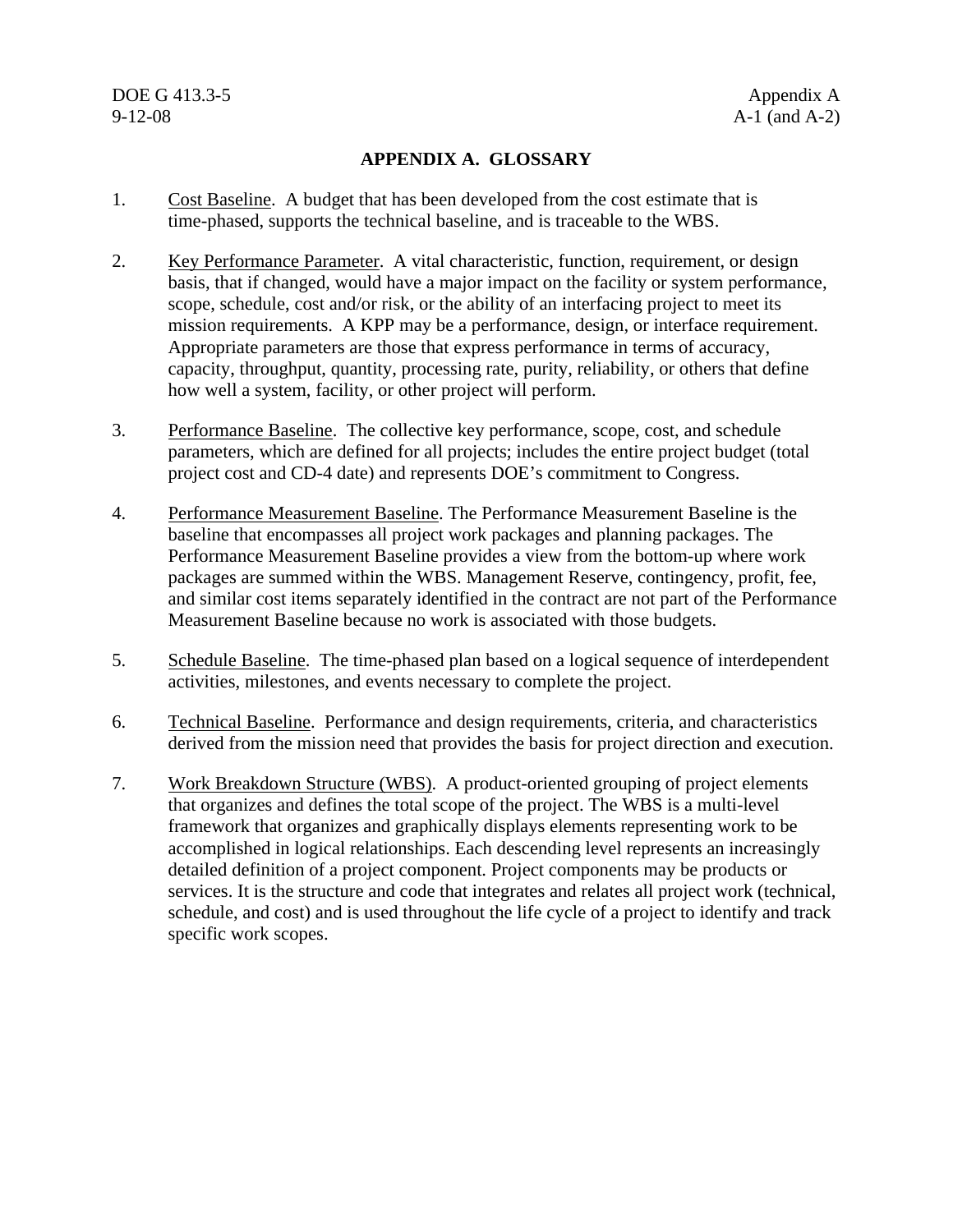#### **APPENDIX B. REFERENCES**

- 1. *Total Cost Management Framework: A Process for Applying the Skills and Knowledge of Cost Engineering*, Association for Advancement of Cost Engineers (AACE) International, 2006.
- 2. DOE Project Management Practices (Draft), Performance Baseline Development and Validation, 2003.
- 3. DOE M 413.3-1, *Project Management for the Acquisition of Capital Assets*, dated 3-28-03, Chapter 10, Performance Baseline.
- 4. Merrow, Edward W., *The Elements of Project System Excellence, The Owner's Role in Project Management and Preproject Planning*, National Research Council Report, 2002.
- 5. *Systems Engineering Fundamentals*, DoD, Defense Acquisition University Press, 2001.
- 6. Drezner, Jeffrey A. and Krop, Richard A., *The Use of Baselining in Acquisition Program Management*, RAND Report, 1997.
- 7. Forsberg, Kevin, Chapter 7, *The Project Management Elements, Visualizing Project Management*, 1996.
- 8. DOE Good Practice Guide, GPG-FM-016, Baseline Development, 1996.
- 9. Frame, J. Davidson, *Managing Projects in Organizations*, Chapter 5, Specifying What the Project Should Accomplish, 1995.
- 10. *The Environmental Management Project Manager's Handbook for Improved Project Definition*, U.S. Department of Energy, 1995.